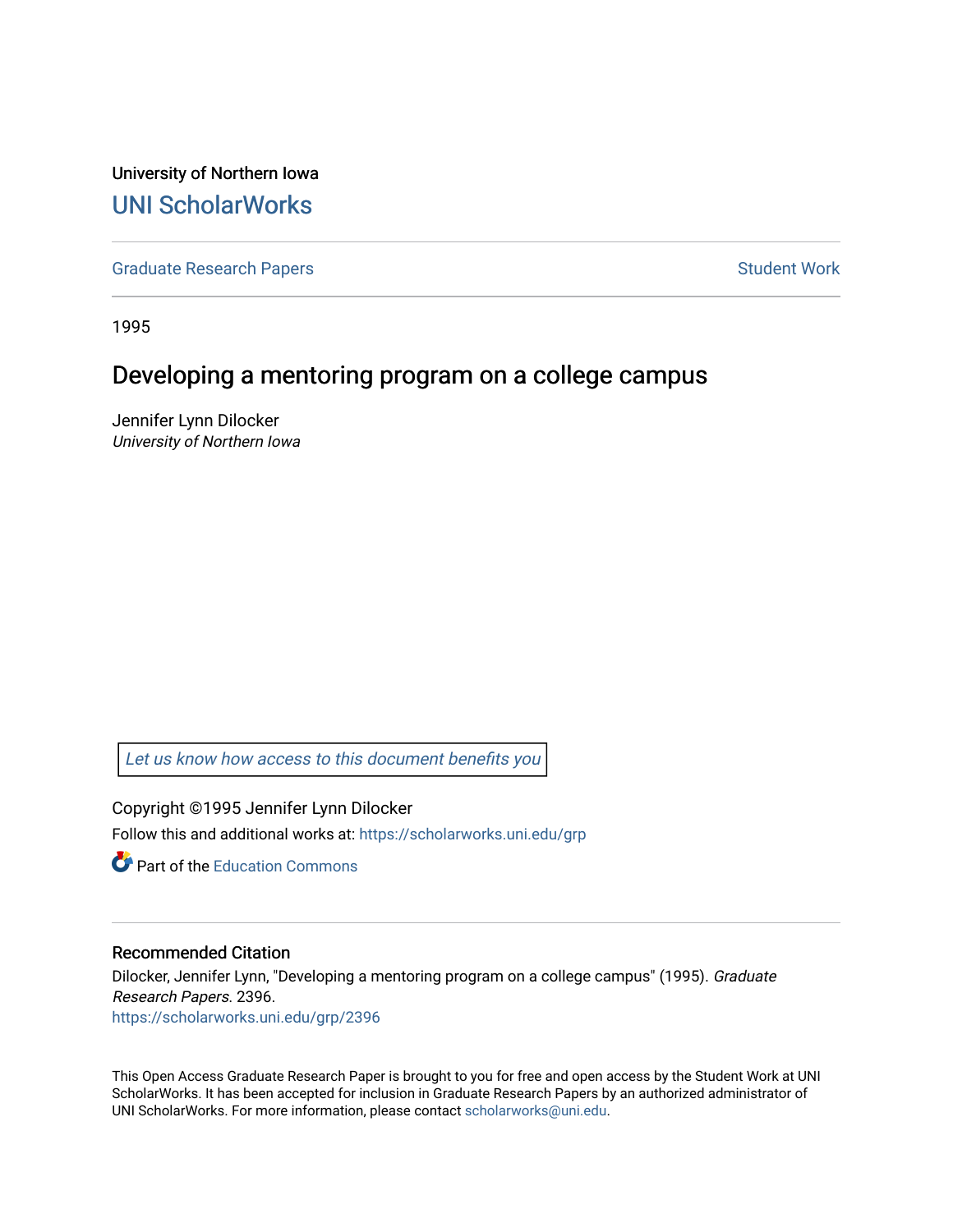# Developing a mentoring program on a college campus

## Abstract

The past and continued use of mentoring confirms its reputation, which is overwhelmingly positive in the literature (Big Brothers/Big Sisters of America [BBBSA], 1995; Bolman & Deal, 1993; Bonilla, Pickron, & Tatum, 1994; Collins, 1983; Furano, Roaf, Styles, & Branch, 1993; Head, Reiman, Thies-Sprinthall, 1992; Heller & Sindelar, 1991; Jackson & Simpson, 1994; Johnsrud, 1994; Kram, 1988a, 1988b, 1988c, 1988d; Millis, 1994; Morrow & Styles, 1995; Otto, 1994; Terrell & Hassell, 1994; Weinberger, 1992; Wolfe, 1992; Wunsch, 1994b). Mentoring is firmly rooted in history, but the solid foundation of mentoring may lead to misconceptions about its power.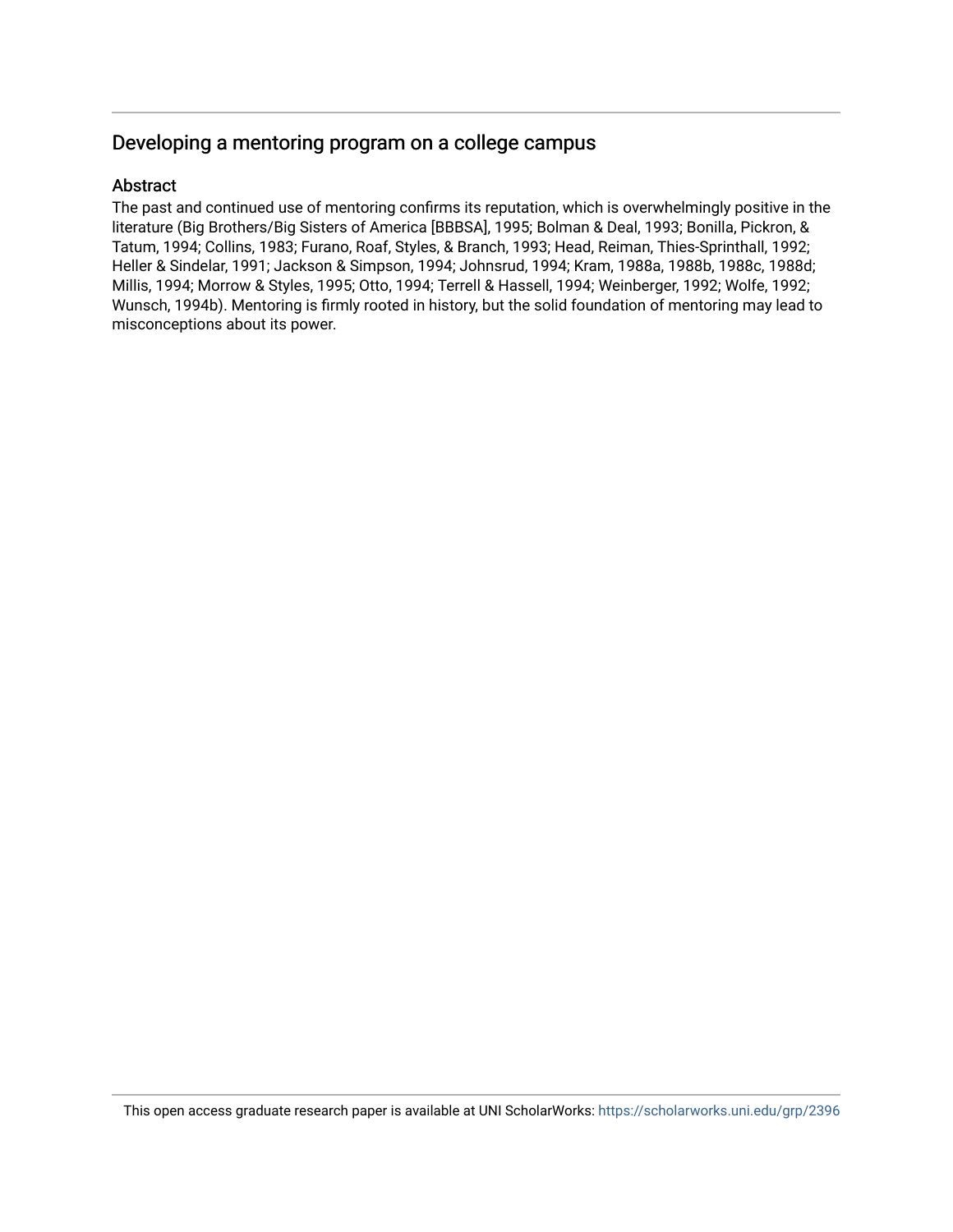## DEVELOPING A MENTQRING PROGRAM

ON A COLLEGE CAMPUS

---------

A Research Paper

Presented to

The Department of Educational Administration

and Counseling

University of Northern Iowa

----------

In Partial Fulfillment of the Requirements for the Degree Master of Arts in Education

----------

by Jennifer Lynn Dilocker December 1995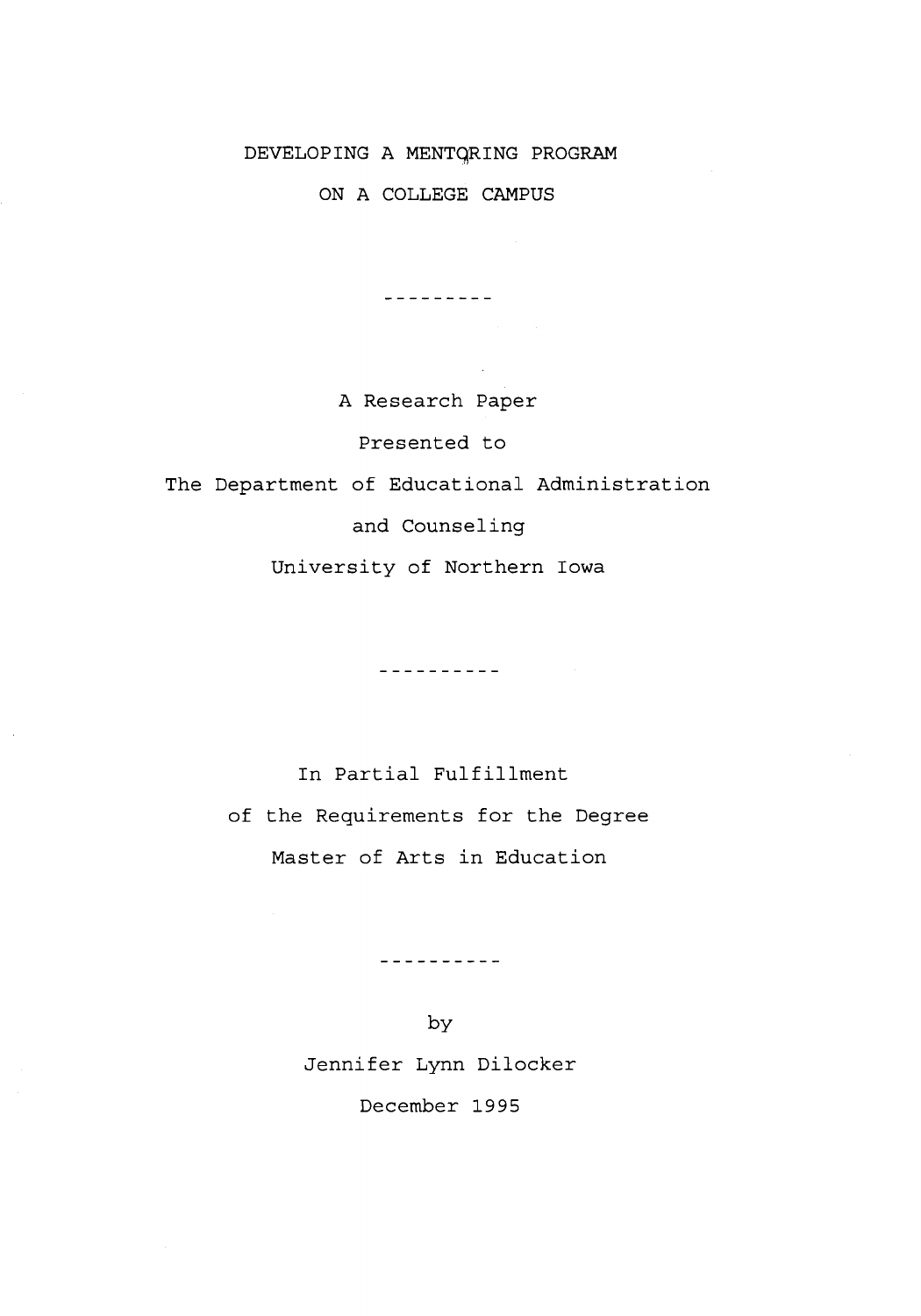This Research Paper by: Jennifer Lynn Dilocker

Entitled: Developing a Mentoring Program on a College Campus

has been approved as meeting the research paper requirement for the Degree of Master of Arts in Education.

# Florence Guido-DiBrito

 $11 - 3 - 95$ Date Approved

Advisor/Director of Research Paper

Michael D. Waggoner

 $11.6.95$ <br>Date Approved

 $S$ econd Reader of Research Paper

Michael D. Waggoner

 $11.6.45$ 

Date Received

Head, Department <sup>0</sup>of Educational Administration and Counseling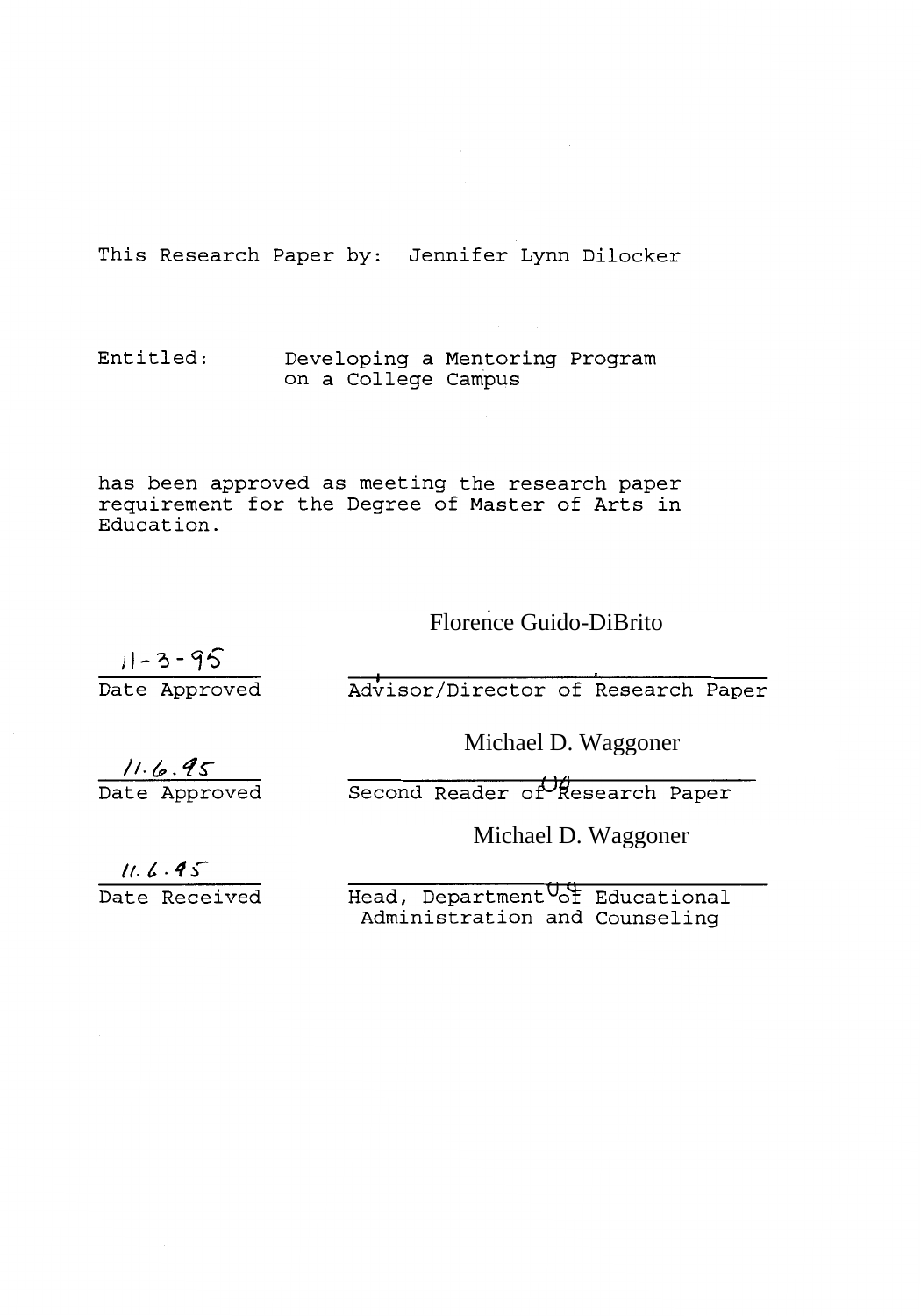The past and continued use of mentoring confirms its reputation, which is overwhelmingly positive in the literature (Big Brothers/Big Sisters of America [BBBSA], 1995; Bolman & Deal, 1993; Bonilla, Pickron, & Tatum, 1994; Collins, 1983; Furano, Roaf, Styles, & Branch, 1993; Head, Reiman, Thies-Sprinthall, 1992; Heller & Sindelar, 1991; Jackson & Simpson, 1994; Johnsrud, 1994; Kram, 1988a, 1988b, 1988c, 1988d; Millis, 1994; Morrow & Styles, 1995; Otto, 1994; Terrell & Hassell, 1994; Weinberger, 1992; Wolfe, 1992; Wunsch, 1994b). Mentoring is firmly rooted in history, but the solid foundation of mentoring may lead to misconceptions about its power.

Reports of mentoring often consist of testimonials from those who have had positive mentoring experiences (Furano et al., 1993; Head et al., 1992; Heller & Sindelar, 1991; Jackson & Simpson, 1994; Johnsrud, 1994; Kram, 1988c, 1988d; Morrow & Styles, 1995; Stanley, 1994; Terrell & Hassell, 1994; Wilson, 1994; Wunsch, 1994a, 1994b). Perceptions of mentoring based on such testimonials may mislead some to believe mentoring is a simple, straightforward process. In fact, the opposite is true.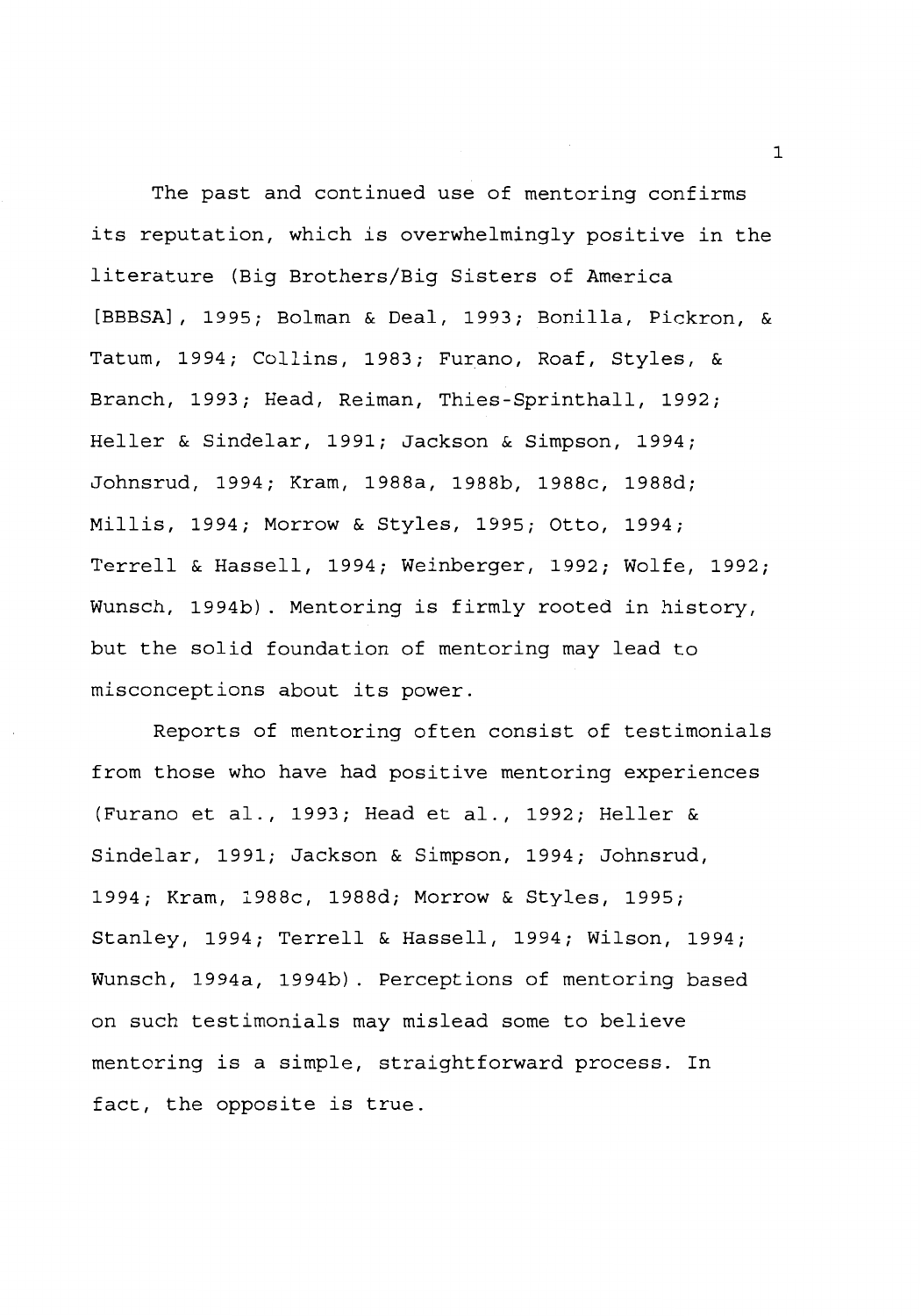Mentoring is very complex. The value of mentoring often diminishes when all factors are not considered during implementation and execution of the program. The most widespread myth is that mentoring is always positive (Braun, 1990). In fact, several factors could turn a potentially positive relationship into a disaster. An inappropriate reward system, the protege's over dependence on the mentor, or even opposite, the protege's desire to separate from the mentor could lead to the relationship's demise. The purpose of this paper is to discuss the considerations necessary to successfully implement a mentoring program on a college campus. This comprehensive awareness will allow the reader to recognize a greater spectrum of potential assets that mentoring can provide. The components that will be covered include: pre-program considerations, the phases of mentoring, and program evaluation.

## Pre-Program Considerations

A successful college mentoring program starts with thorough preparation. All resources and constituents on a college campus have to work together to create an atmosphere supportive of mentoring. It also involves careful consideration into developing an appropriate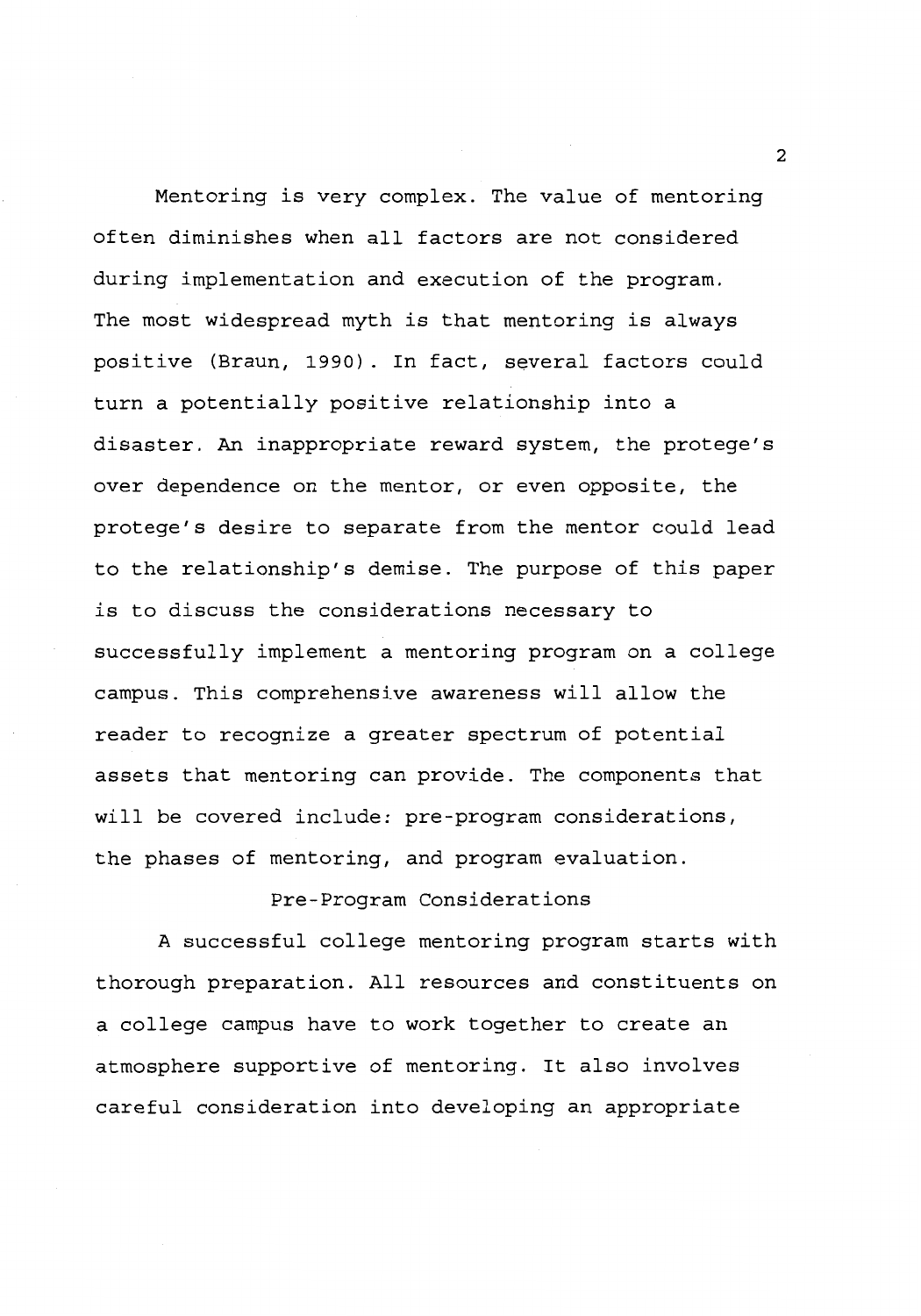program design, which leads to the successful selection, matching, and training of program participants.

## Creating a Positive Mentoring Environment

The climate of the institution can either support or suffocate a positive mentoring experience. Collins (1983) and Enz (1992) relied on the institution to construct and maintain an environment that encouraged interaction and reflected a genuine interest in mentoring. Enz (1992) further explained that the type of assignments given to proteges, support systems in place, and collaboration from all levels of administration can send a strong message. Protege assignments must be challenging, but not so much that *<sup>I</sup>* they are impossible to complete. In addition, support systems have to be present for the proteges and their mentors. Support from all levels of administration gives the program more credibility.

Herr (1994) recognized the need of support from all levels of constituents, particularly upper management. A program without such support can be misconstrued as giving special attention to those who could not make it without advantages over the remaining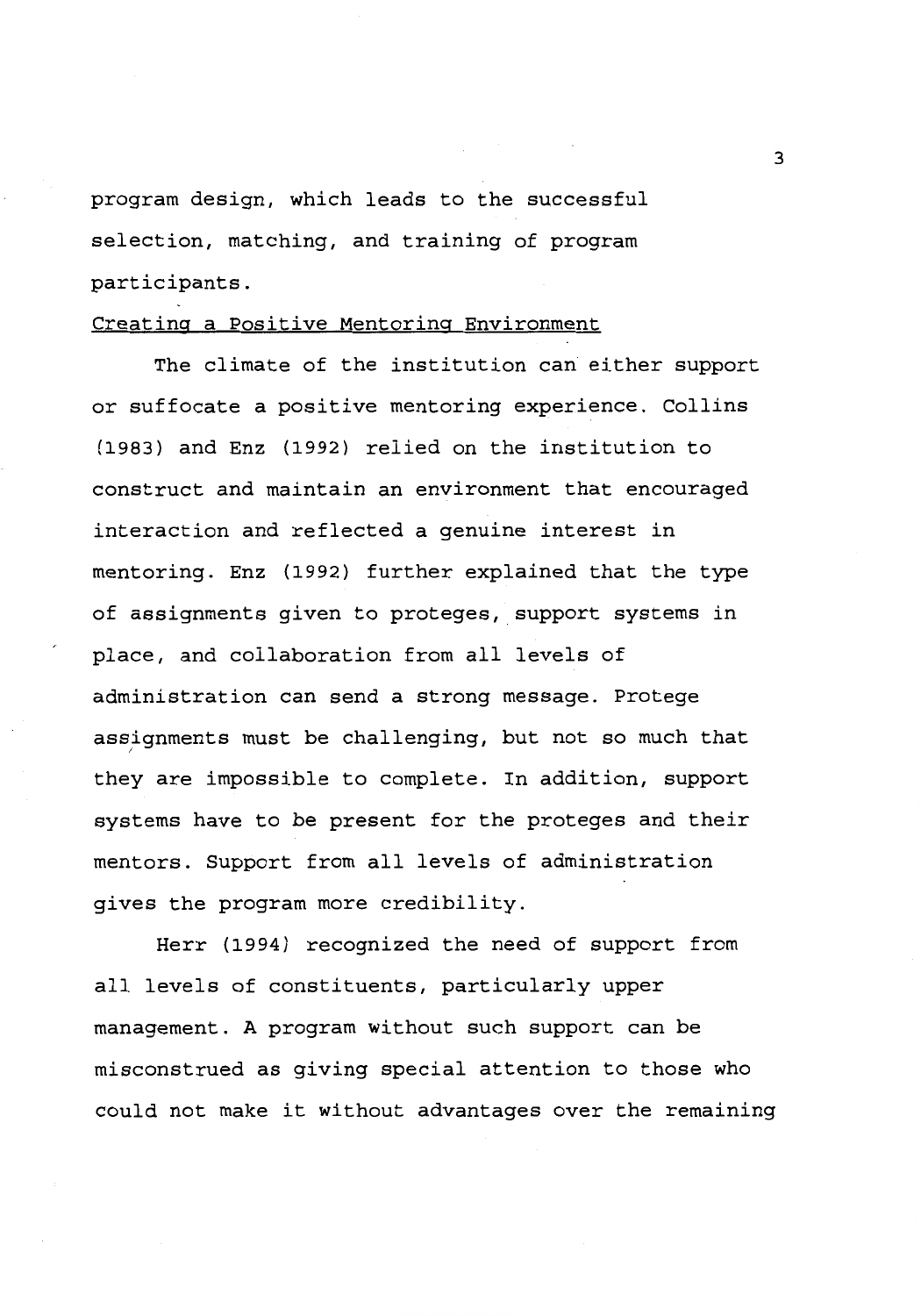individuals {Johnsrud, 1994; Kram, 1988a). Administrative support was re-emphasized by Wilson (1994), Heller and Sindelar (1991), and Johnsrud (1994) to be a critical component. An invitation to get involved from a key individual, such as the department head, adds credibility to the program (Heller & Sindelar, 1991). Those in administration are in a position to set the atmosphere for the entire institution.

A collegial environment was seen by Millis (1994) as the most supportive environment for mentoring. Colleagues helping one another with constructive criticism and fortifying encouragement is bound to produce benefits. The institution can promote these activities by educating all campus constituents. Educational programs on mentoring help individuals on campus understand mentoring and draw a connection between the goals of the individuals and the institution (Kram, 1988a, 1988b, 1988d; Wunsch, 1994b). Education builds a strong foundation, but resources need to be drawn from all parts of the institution.

Enz (1992) contended that resources of personnel, facilities, time, financial commitments, and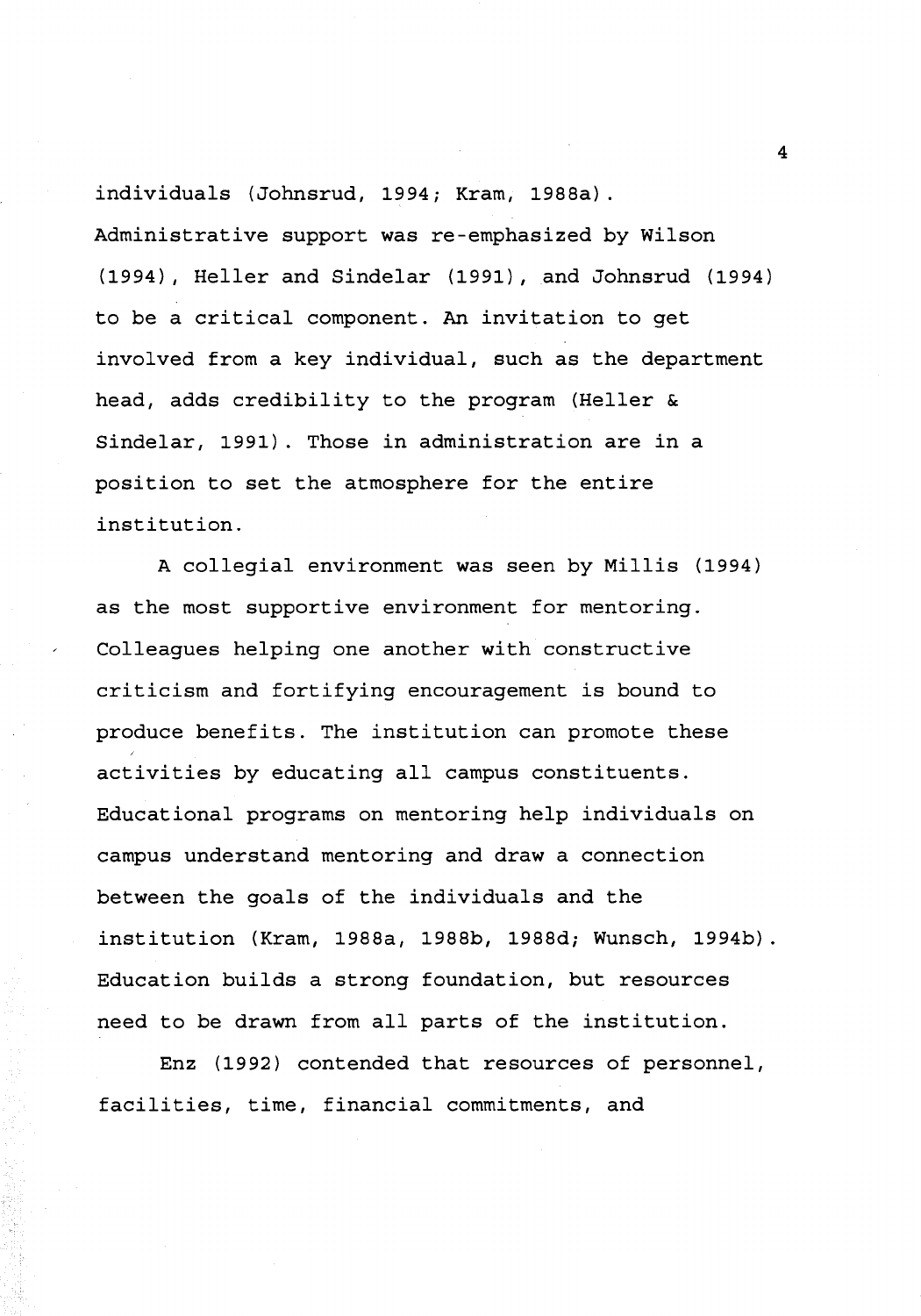administrative support are the building blocks of support for a successful mentor program. The type of incentive and reward system also sends a very strong message (Kram, 1988a; Wolfe, 1992). Money alone, although a prime incentive, is not sufficient. Release time, professional development opportunities, public recognition, and meaningful responsibilities offer a range of viable alternatives or supplements to financial incentives. An individual may want to mentor, but choose not to if there is not an adequate reward system in place (Wolfe, 1992).

However, too strong of a reward system may be misinterpreted. If the incentives are viewed as luring mechanisms, potential mentors may be leery of becoming involved. Externally, the reward system can be construed as a lack of interest or commitment to the program (Kram, 1988c). Every component of the program design must be carefully thought out to ensure success of the mentoring program.

### Program Design

Although benefits are evident in both formal and informal mentoring, oversimplification of mentoring occurs more often in informal mentoring (BBBSA, 1995;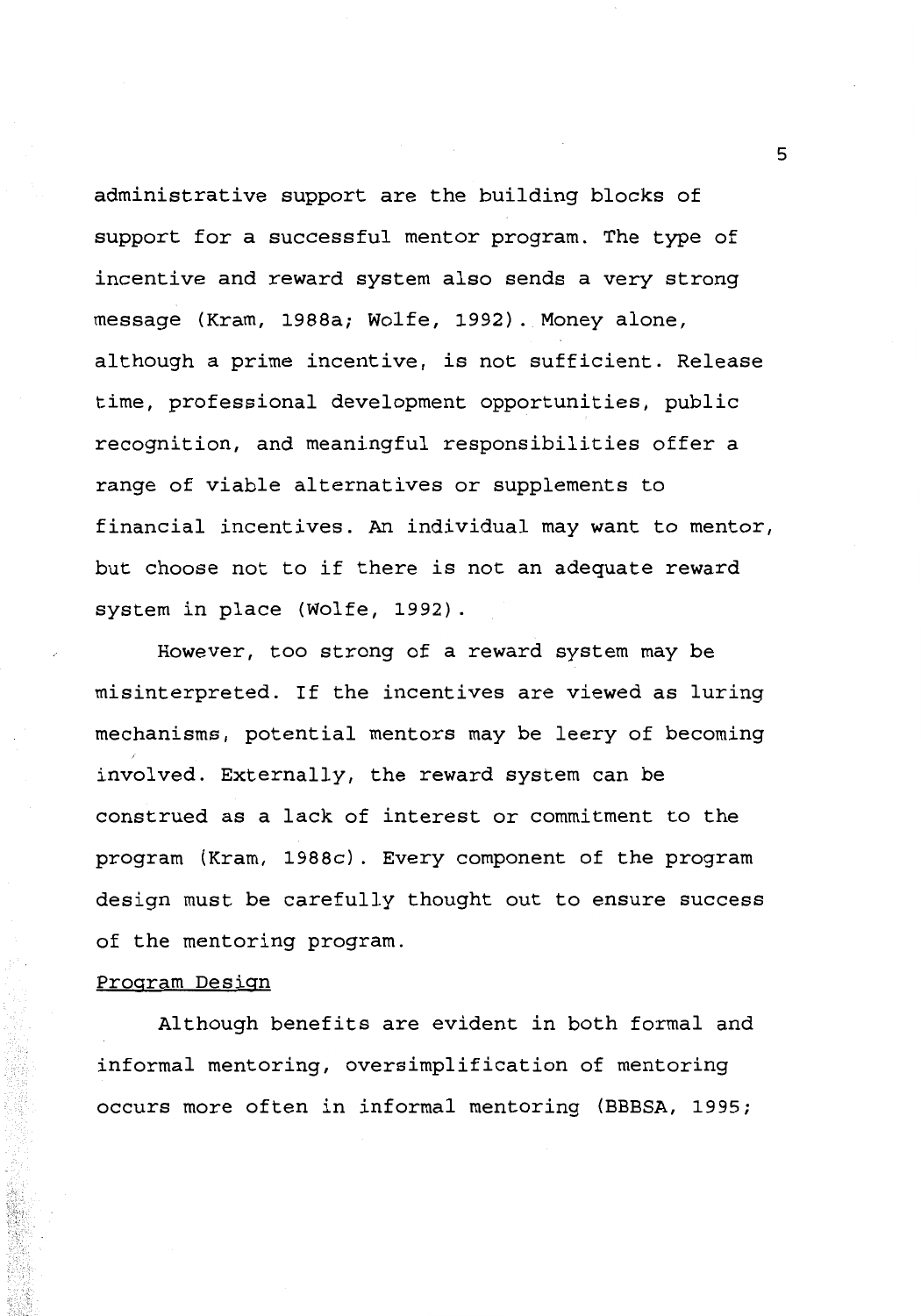Heller & Sindelar, 1991; Terrell & Hassell, 1994; Wunsch, 1994a). The planning involved in structured programs allows the programs to be more proactive rather than reactive. To ensure exposure to all benefits, structured mentoring programs are advised (Furano et al., 1993; Head et al., 1992; Hein-Hutzell, 1994; Heller & Sindelar, 1991; Jackson & Simpson, 1994; Johnsrud, 1994; Kram, 1988a, 1988b, 1988c, 1988d; Morrow & Styles, 1995; Terrell & Hassell, 1994; Wilson, 1994; Wunsch, 1994a, 1994b).

Herr (1994) emphasized that the mentoring program must be reflective of the structure and culture of the institution. The diverse array of institutions and people comprising those institutions represents a multitude of differing needs. Bureaucratic, collegial, and political institutions will formulate different agendas for the mentoring program, as will staff and students at various stages in their personal, professional, and developmental lives (Furano et al., 1993; Head et al., 1994; Kram, 1988b; Morrow & Styles, 1995; Otto, 1994). Heller and Sindelar (1991) suggested seeking input from all participants in the program once they are selected.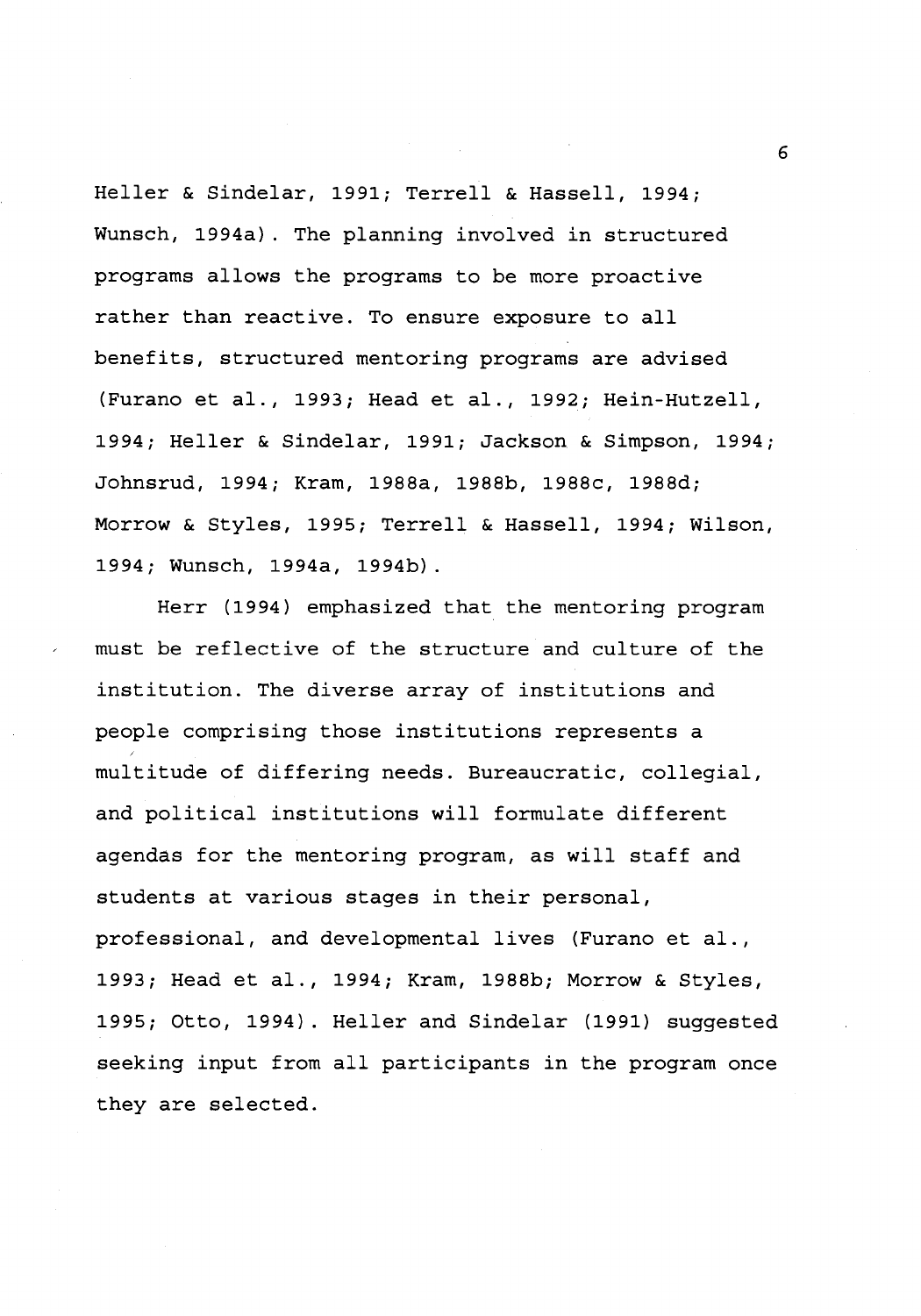### Selecting Participants

The selection of a mentor is one aspect of the literature that is not stated clearly. Stanley (1994) supported natural selection stating that a relationship based on individuals selecting one another would result in more sincere, concrete, honest feedback. Although a very valid point, the time constraints present in most academic relationships are not conducive to natural selection. However, mandatory involvement may cause anger and resentment, thus is not seen as a viable solution. Wolfe (1992) stated that if "mentors are to be chosen from a pool of qualified, willing volunteers rather than being appointed, then recruiting such individuals is a prerequisite to a selection process" (p. 107).

Otto (1994) listed desirable mentor characteristics that should be sought in recruiting efforts. The characteristics he mentioned included the willingness to share knowledge, honesty, competency, willingness to allow growth, willingness to give positive and critical feedback, and directness in dealing with the protege. Jackson and Simpson (1994) added that those who have previously served as mentors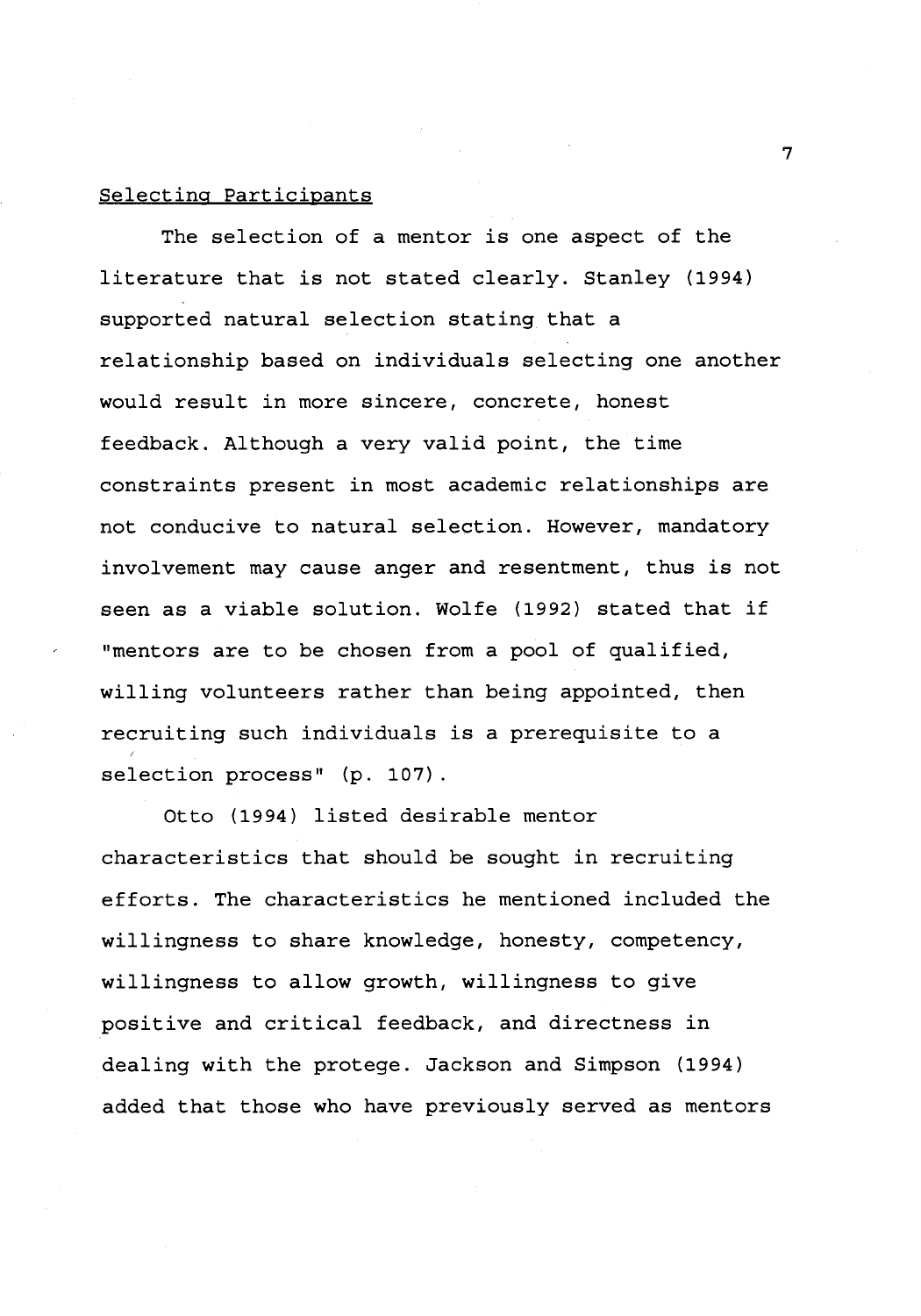are good candidates to be mentors again. A strong reputation and commitment to the field, usually through active involvement in organizations, were also recognized to be key qualities in being an effective mentor (Collins, 1983; Jackson & Simpson, 1994; Millis, 1994; Weinberger, 1994). Just as particular qualities are desirable in mentors, certain characteristics may be sought in proteges.

Some programs are designed with particular recipients in mind. If a department on a college campus instigated a program, a requirement may be that the potential proteges be declared majors in that department. Limited resources often limit the scope of mentoring ventures which could result in selective recruitment (Big Brothers, Big Sisters of Northeast Iowa [BBBSNI], n.d.). In some situations, recruitment is necessary to reach out to the most needy potential proteges.

Bonilla et al. (1994), Chattergy (1994), Johnsrud (1994), and Wilson (1994) concurred that those who need mentoring the most are the ones who are the least likely to seek a mentor relationship on their own. Terrell and Hassell (1994) and Wilson (1994) recognized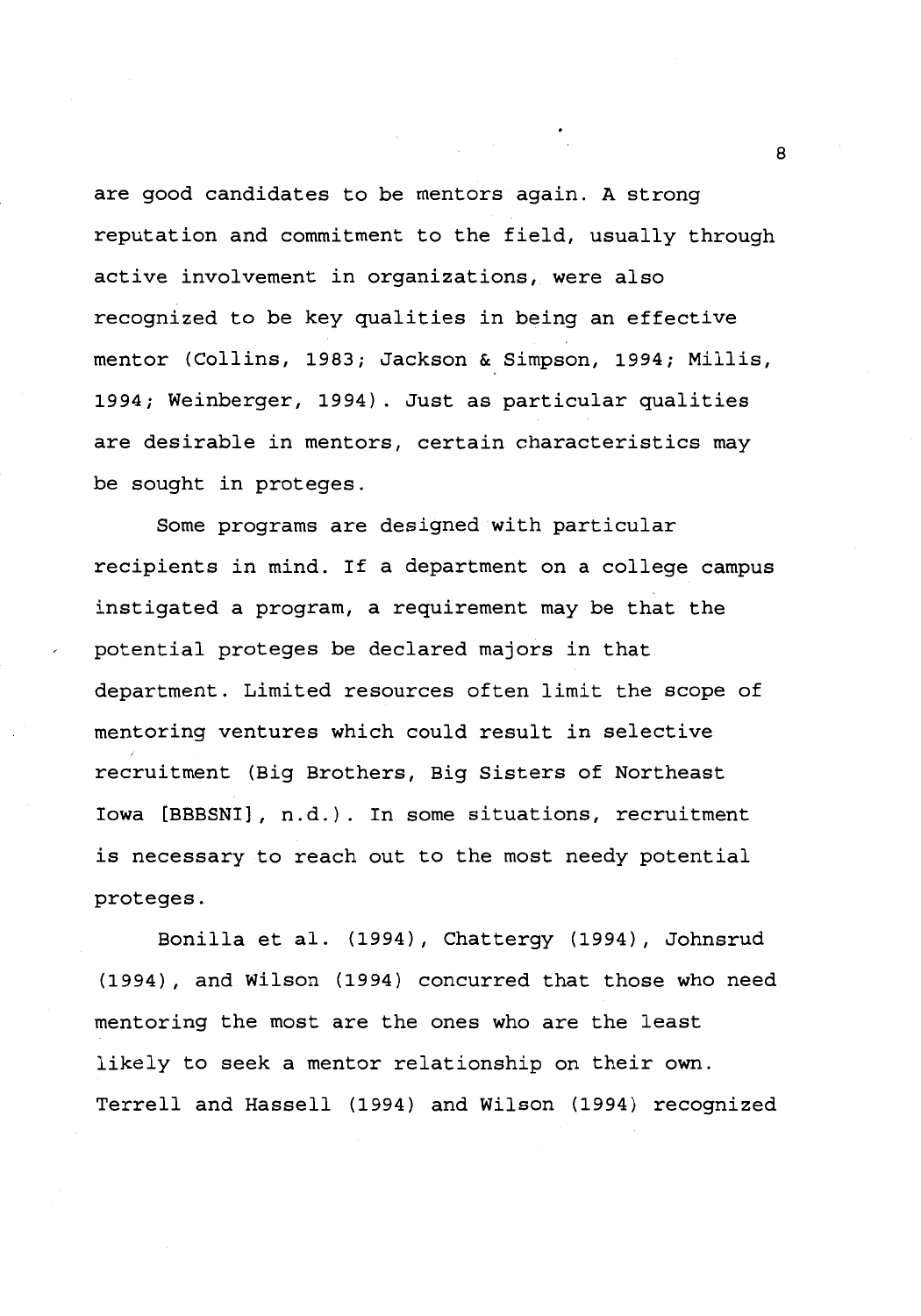first generation students, students who experience a difficult home life, students who face financial difficulties, students who experience racism, and underprepared students as needy mentoring candidates. Kram (1988a) explained that these students often lacked the confidence necessary to initiate the relationship, did not realize the importance of mentoring, lacked the interpersonal skills necessary, and often assumed that others did not have the time to mentor. These individuals might need more intrusive mentoring programs for them to become involved. In addition, once mentors and proteges are committed to the program, they need to be paired in a way that will produce the greatest level of benefits for the mentors, proteges, and the institution.

#### Matching Participants

A successful mentor relationship is based on a good match between the mentor and the protege. The participants must have mutual respect to get the most out of their relationship. Several factors must be considered to ensure beneficial matches.

Practical, logistical, and subjective factors were reported as possible matching criteria (BBBSA, 1995;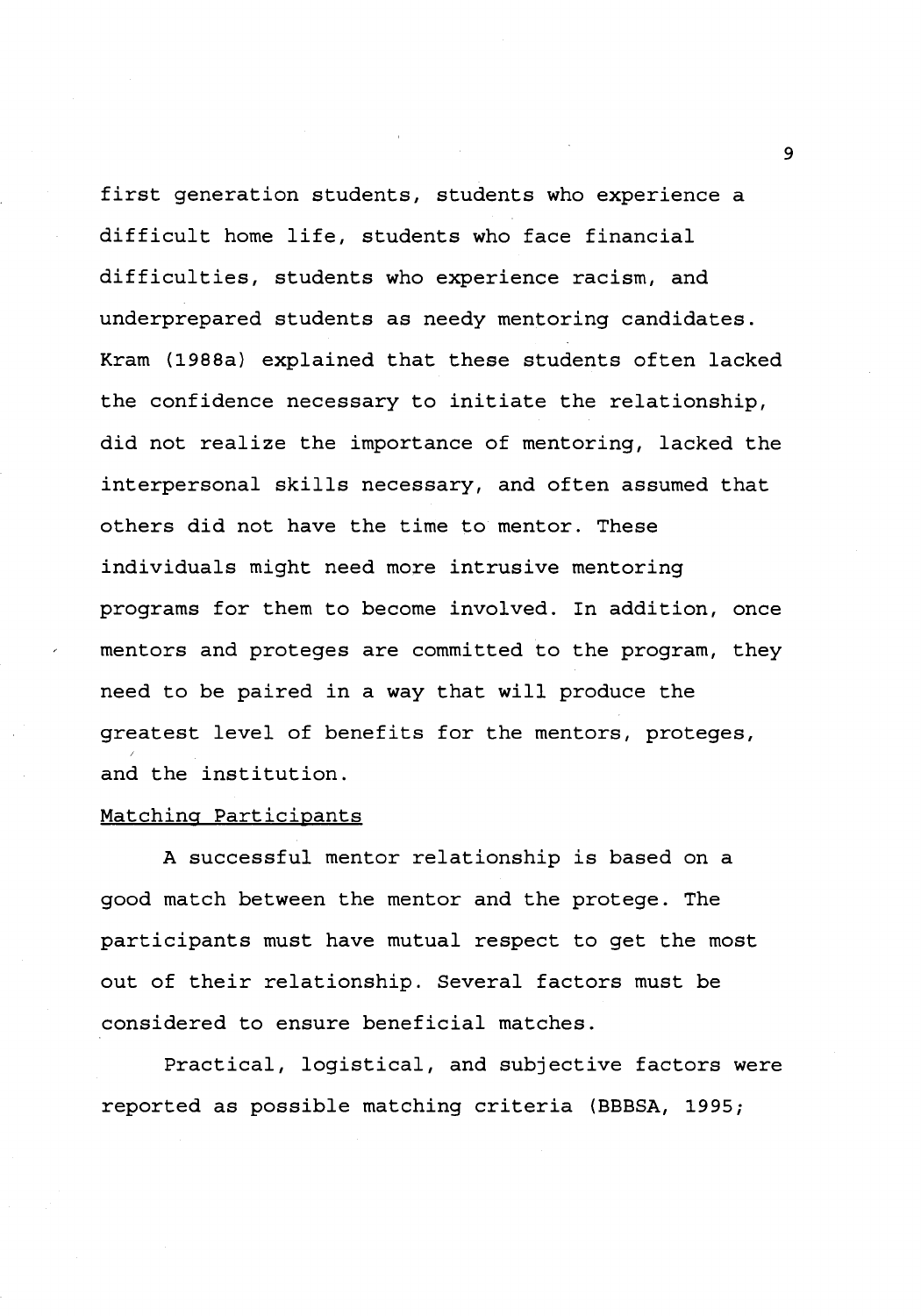Furano et al., 1993; Weigel, personal communication, September 8, 1995). Rauker (n.d.) confirmed that logistical matters could become a concern on some campuses. The residential college that enrolls primarily traditional students generally will not experience geographical barriers, but a non-residential campus with distant commuters may find logistics a concern. In either situation, the college campus provides an easily accessible common meeting ground for participants. Practical matters, such as location, are vital but subjective factors were mentioned more frequently in the literature.

Academic discipline and common interests were repeatedly stated as excellent matching factors (Furano et al., 1993; Jackson & Simpson, 1994; Millis, 1994; Rauker, n.d.; Terrell & Hassell, 1994; Wilson, 1994). Millis (1994) articulated that a match by discipline is most beneficial, especially when the proteges are in higher level courses. Interest in the subject area will be particularly strong for both participants during the proteges' upper level courses. Jackson and Simpson (1994) and Johnsrud (1994) agreed with the disciplinary match, but contend that the mentors and proteges should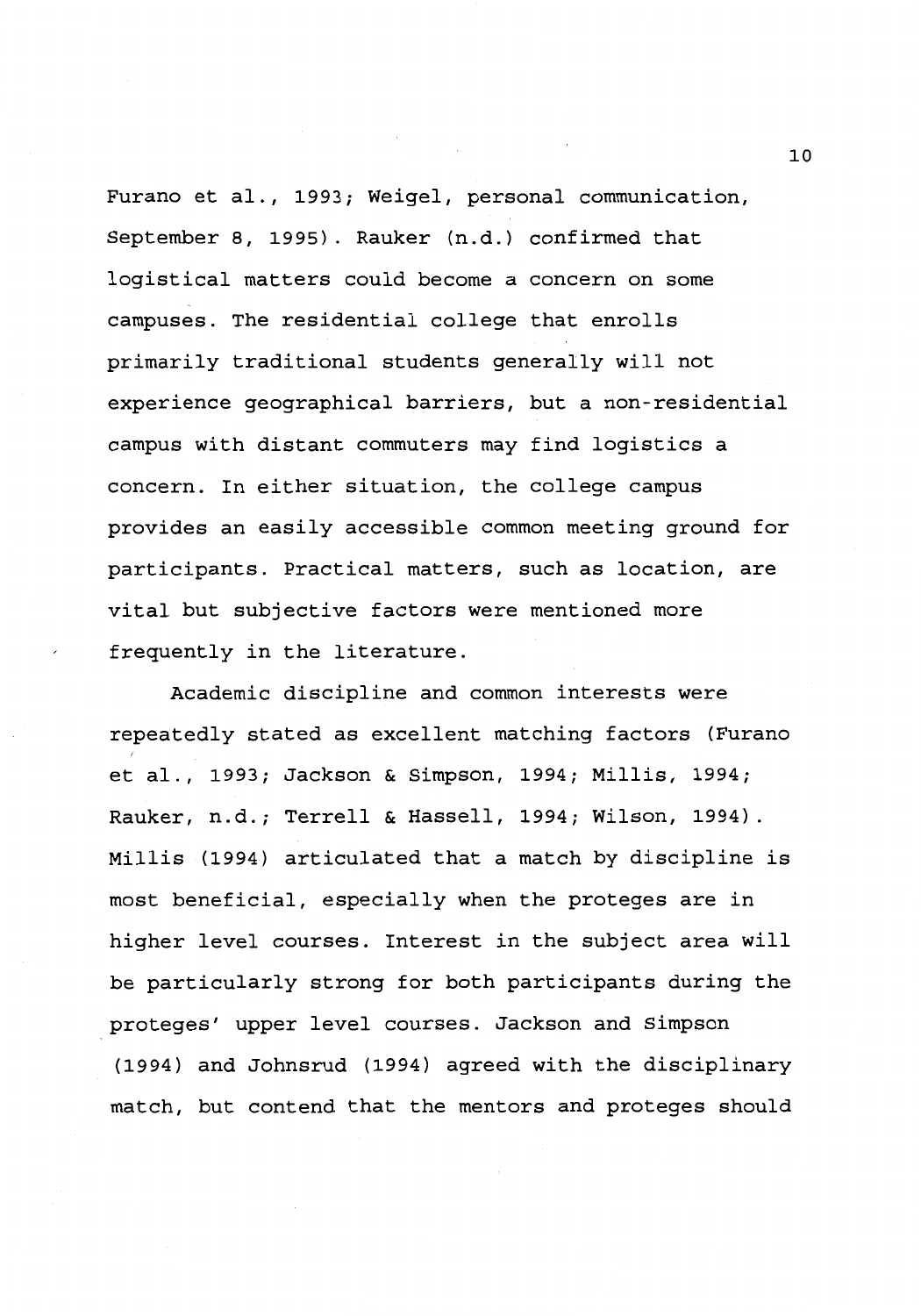be from different departments within the same college. This allows the proteges to be more open and gain insight into the field without being influenced by those who make decisions regarding their academic success.

As in all situations, opinions will vary and decisions need to be made that will benefit the majority. Matches will be made based on several different criteria. The success of the relationship relies heavily on a good match and also how well the participants are trained.

#### Training Participants

Education and a formal program design were stated to be instrumental in increasing the knowledge of the mentoring participants (Kram, 1988a, 1988b, 1988d; Wunsch, 1994b). These two elements can turn haphazard events into meaningful activities that are likely to produce positive results. Morrow and Styles (1995) researched mentoring programs and found that mentors thought training provided important information that aided them in their mentoring relationships. In fact, several mentors requested more indepth training on an on-going basis (Morrows & Styles, 1995). Johnsrud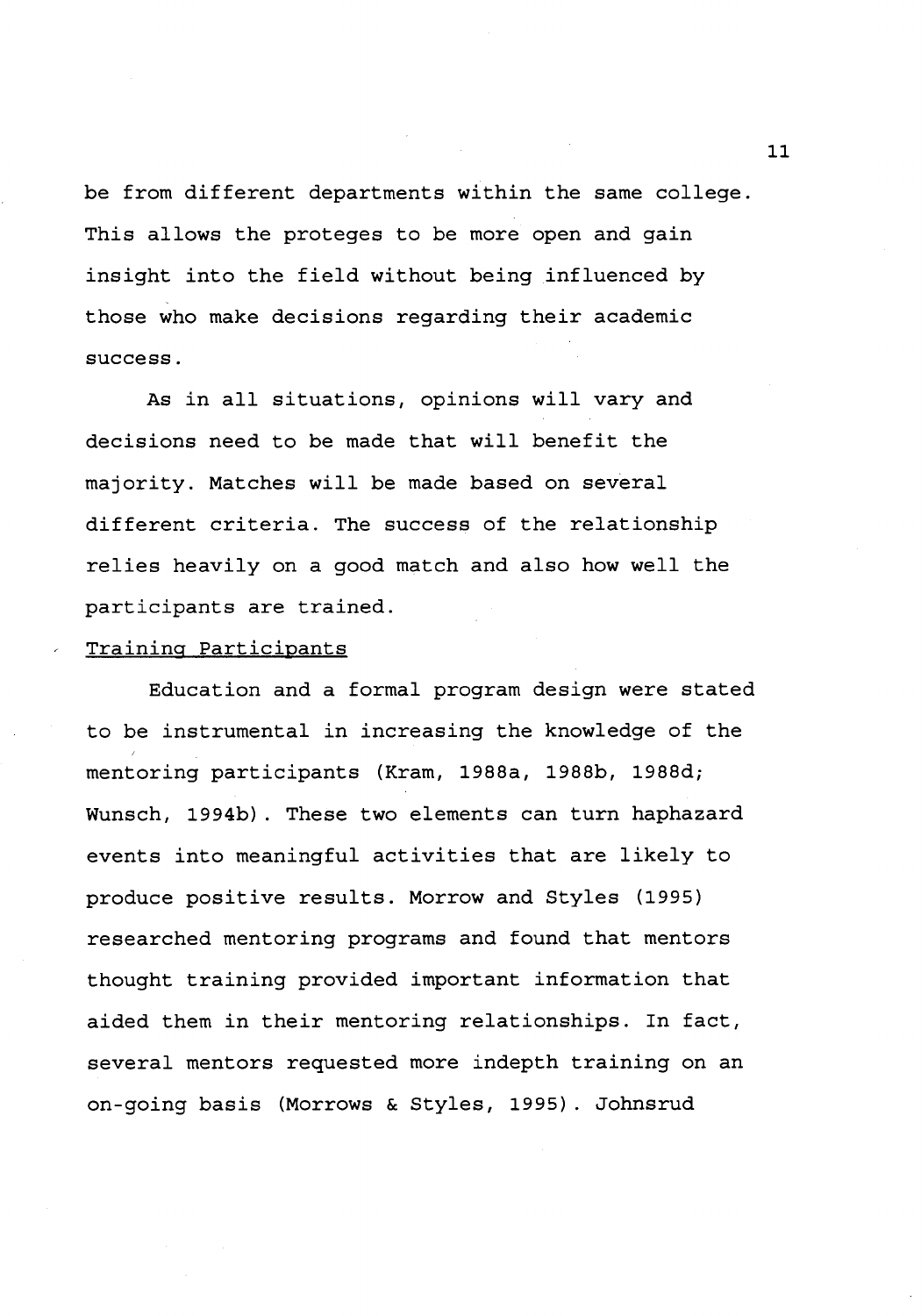(1994) and Millis (1994) supported the idea of on-going training through monthly meetings for mentors. Although training of proteges was not widely discussed in the literature, it too is important to the relationship.

The proteges will better understand the relationship if they are made aware of its purpose and overall process. It is important for the proteges to know that they too have responsibilities to make the relationship a success. Both the mentors and proteges need to be made aware of culture differences that might exist in the relationship.

Cross-cultural relationships will face serious complications if the participants are not sensitive to the others' culture. In these situations, mentoring needs to go both ways. The staff need to be exposed to the students' culture as much as the students need orientation to the "host" culture (Chattergy, 1994). Mentors and proteges also need to be knowledgeable about the phases they will likely experience in the relationship.

#### Phases of Mentoring

Although there is not a universal definition of mentoring phases, commonalities can be found in the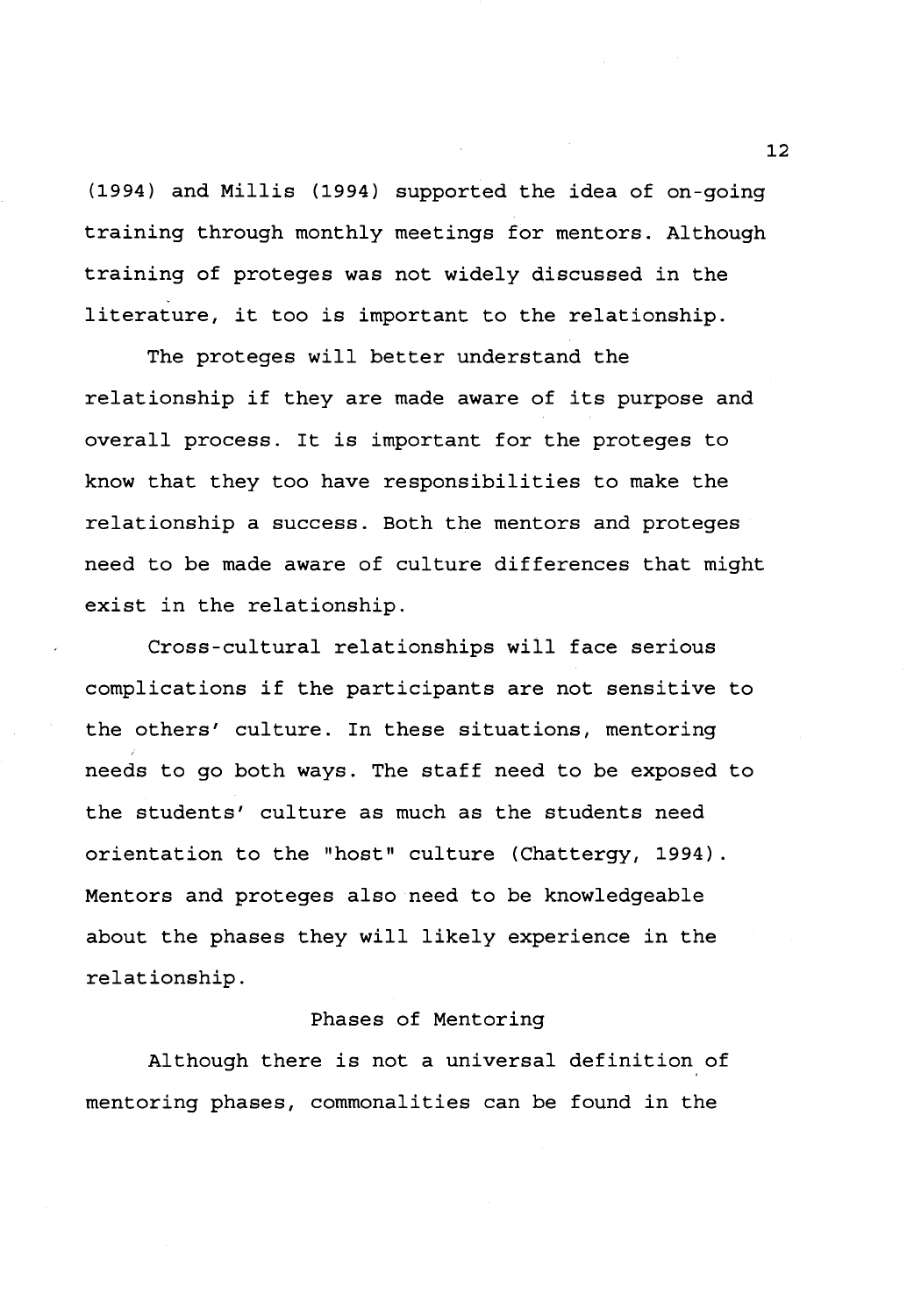literature. Knowledge of the different phases of mentoring will give the mentors and proteges an edge on understanding the relationship they are experiencing. It will also give them and program coordinators insight into the type of activities that would be most beneficial at various points in the relationship.

## Phase 1: Initiation

In the initial phase of mentoring, excitement levels are high and mutual attraction is strong. The protege is generally very accepting of advice that the mentor is overly anxious to provide. This is a time of direction, expectation setting, and awareness. Survival skills are taught as the protege is oriented to a new environment (Head et al., 1992; Kram, 1988d; Johnsrud, 1994; Otto, 1994; Terrell & Hassell, 1994).

Activities centered around socialization, awareness, and expectation setting are best during the initiation phase. The two participants are encouraged to develop a contract stating their expectations of the mentoring experience (Johnsrud, 1994). Movement to the second phase indicates that the mentor and protege have become more comfortable with each other.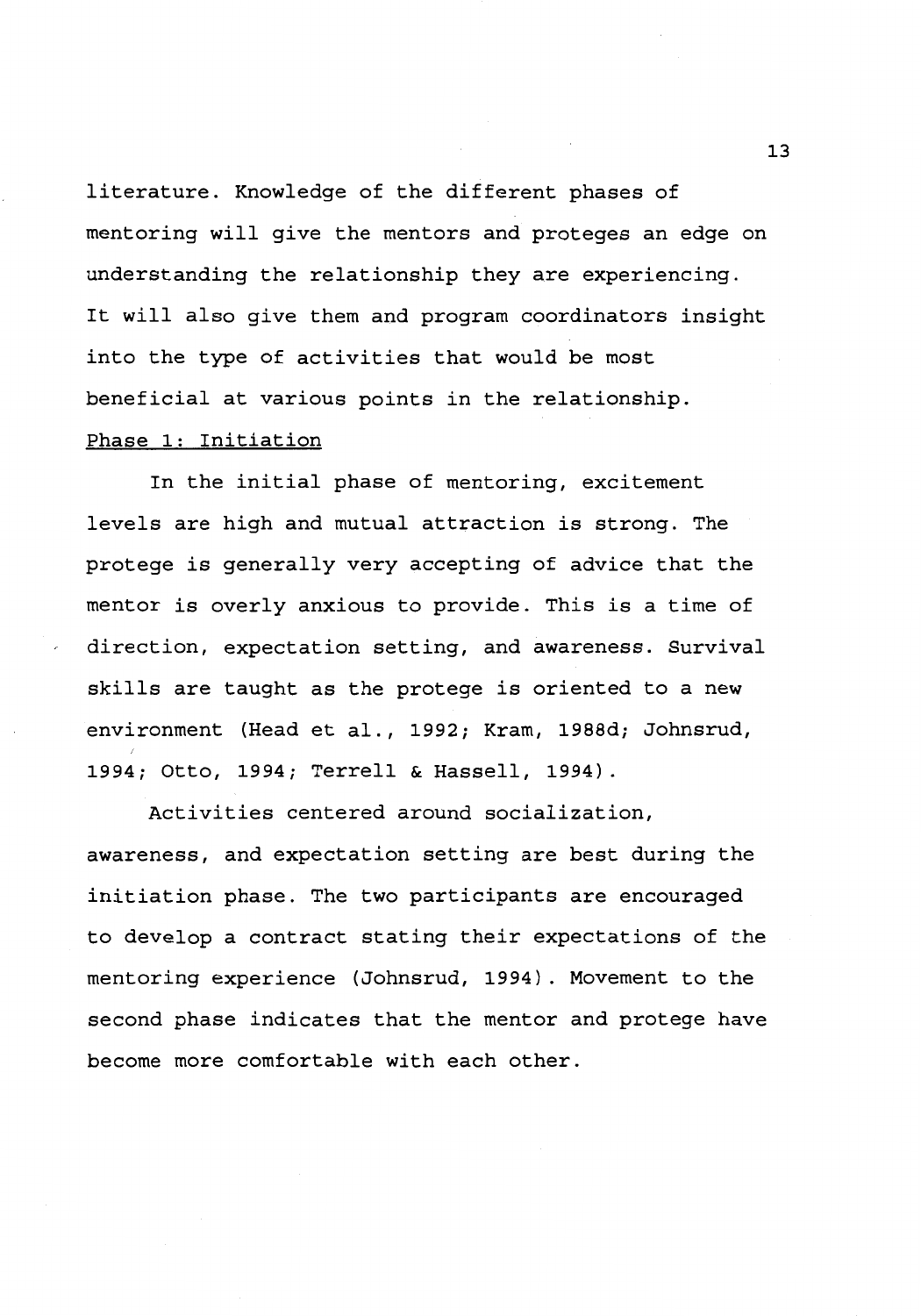#### Phase 2: Cultivation

In this stage, the emotional bond tends to increase between the mentor and the protege. The two may start to work together on projects as colleagues. The groundwork is set for career development and both individuals continue to benefit from the relationship.

Sharing of knowledge is vast in the cultivation phase. The proteges are embellished with the mentors' experience and wisdom as the mentors are exposed to innovative techniques that the proteges bring to the field (Head et al., 1992; Johnsrud, 1994; Kram, 1988d; Otto, 1994). The transfer of knowledge is tremendous and it becomes imperative that each give equally to the relationship.

Johnsrud (1994) warned against the mentor being relied upon for the success of the protege in the cultivation phase. Kram (1988c) contended that it is risky to rely on one individual for support. He suggested activities toward independence and also forming more than one mentoring relationship. Dependent relationships that do not move towards autonomy can be dangerous to all parties involved (Head et al., 1992).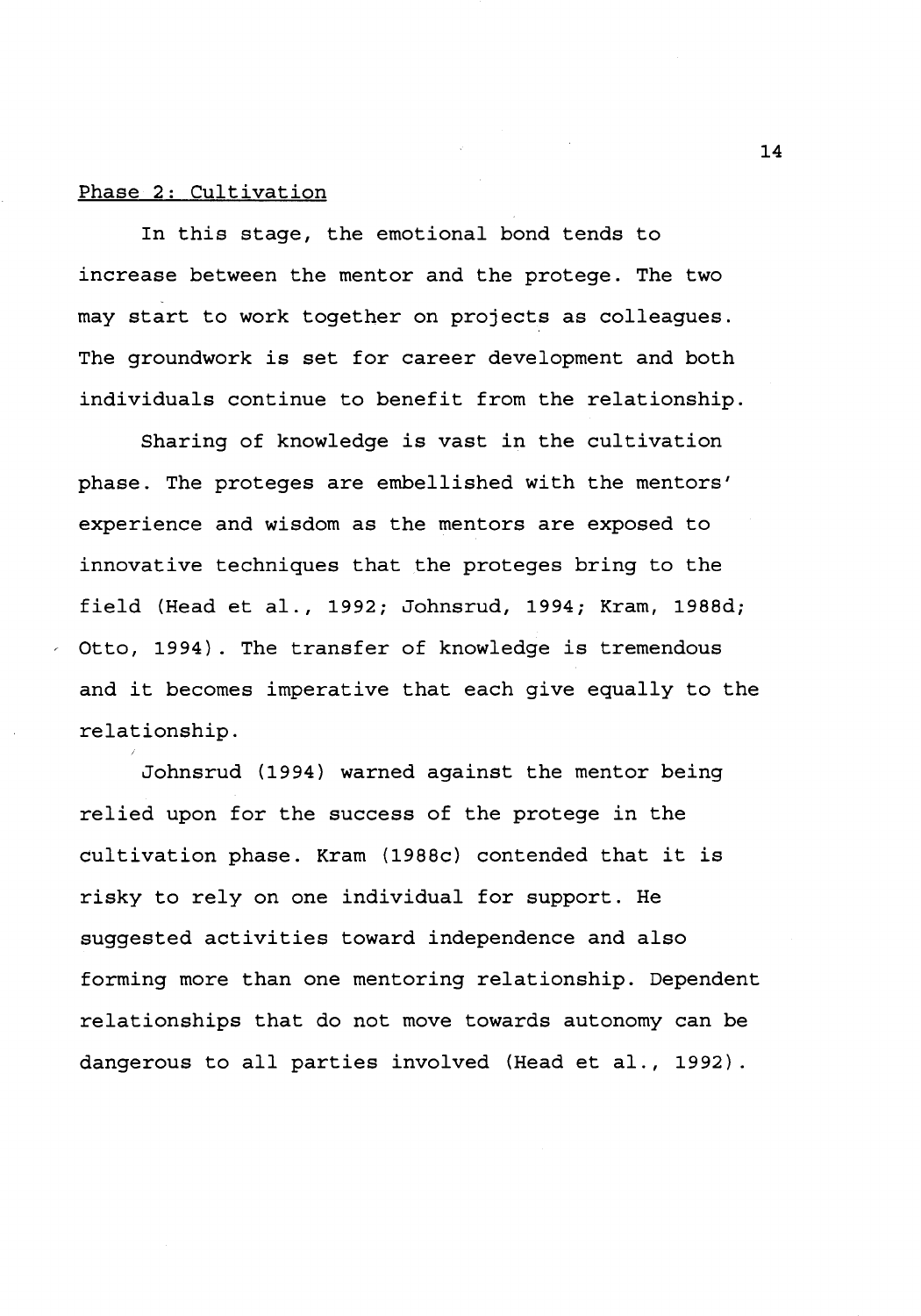#### Phase 3: Separation

The relationship is very fragile in the separation phase because the fate of the relationship is tested and determined. The proteges usually want autonomy more than guidance. The mentors may begin to feel unappreciated and frustrated. Resentment may also set in as the proteges begin to establish a position in the field while the mentors are plateaued in their current positions.

The proteges need to clarify and test their sense of purpose during separation. It is important that each individual understand the perspective of the other (Head et al., 1992; Kram, 1988d; Terrell & Hassell, 1994; Otto, 1994). Active listening and open dialogue will reinforce the relationship and help the mentors and proteges advance to the last phase.

## Phase 4: Redefinition

The protege generally seeks involvement with the mentor after a sense of self-accomplishment is experienced. Gratitude and appreciation for past experiences heighten as friendship and mutual respect strengthens. Important personal and professional accomplishments are shared and both have a sense of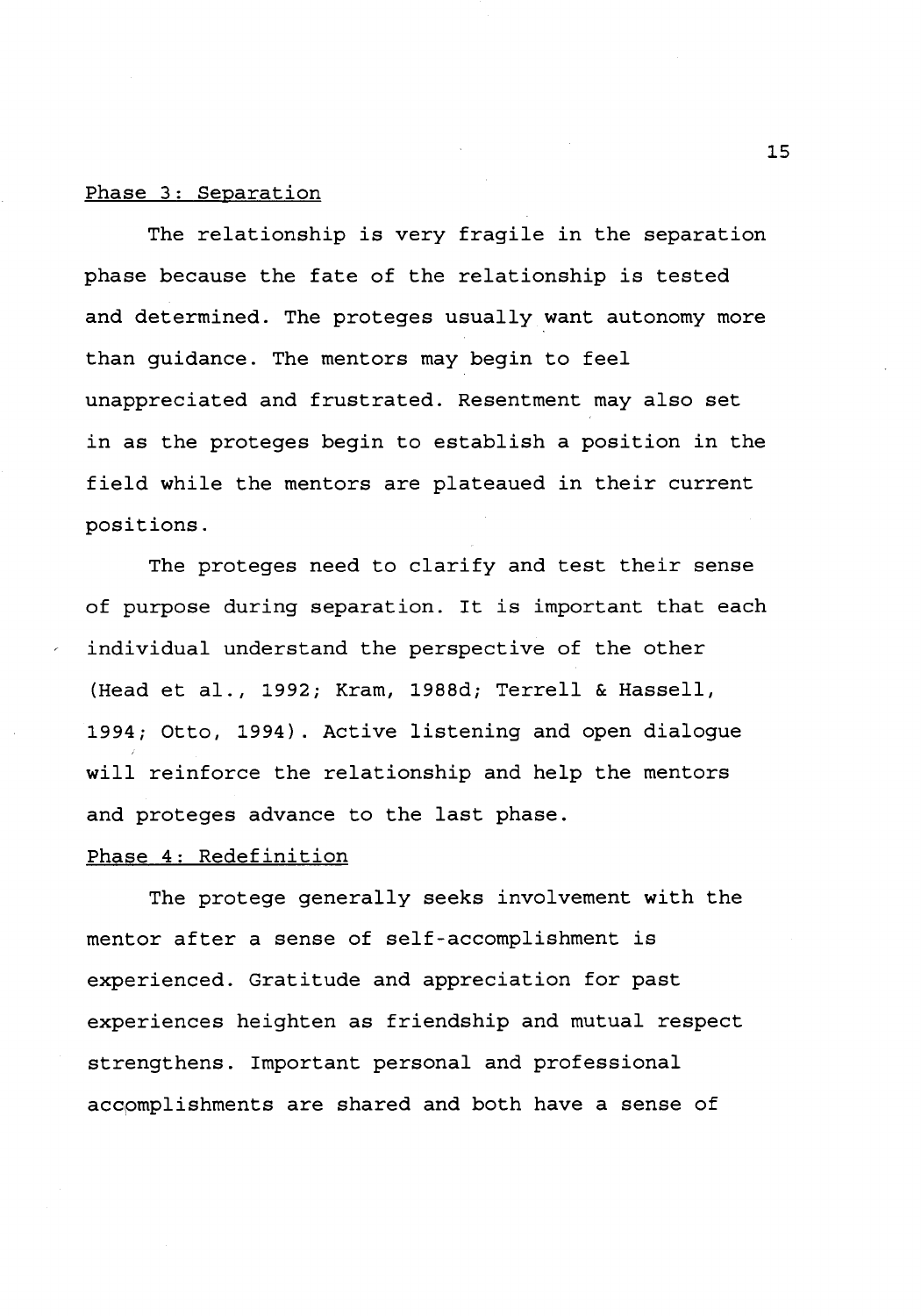belonging (Head et al., 1992; Johnsrud, 1994; Kram, 1988d; Otto, 1994). Kram (1988d) acknowledged that this phase lasts for an indefinite period of time because life-long friendships are bound to occur.

The phases of a healthy mentoring relationship can be described in a variety of ways. The above descriptions represent a conglomeration of several analogies in the literature. Regardless of how the phases are described, Head et al. (1992) summarized that a healthy relationship involves a progression from protege dependence to autonomy as the participants evolve into colleagues. Continued success with mentoring programs rely heavily on evaluation.

### Program Evaluation

Program evaluation is "a data collection process that provides information which is useful in making decisions about the merit and worth of a program" (Odell, 1992, p. 95). Merit is judged by the intrinsic value that the participants get out of the mentoring experience. The worth of the program is derived more extrinsically by assessing whether or not the goals of the program were met.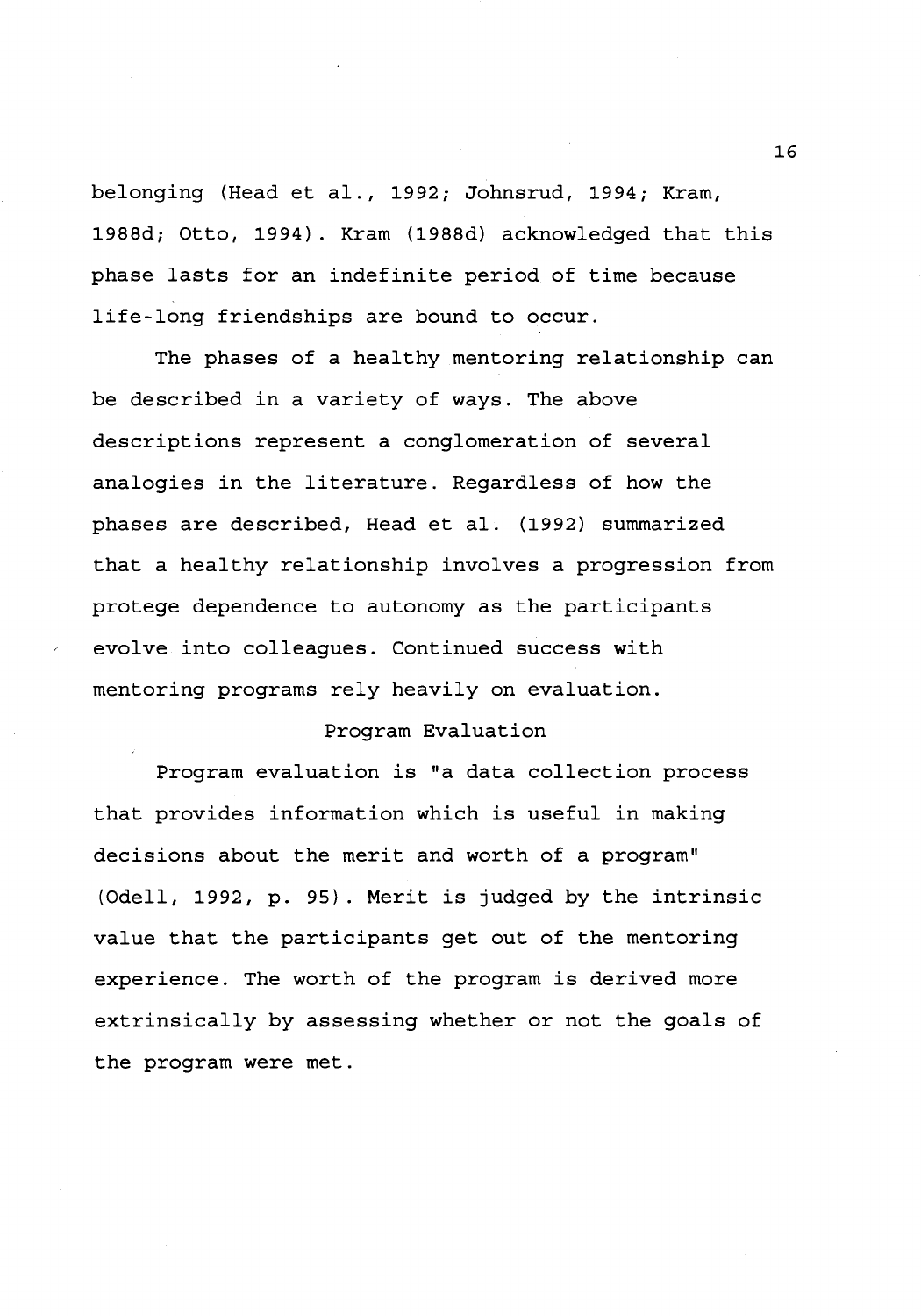The obstacle of evaluating a mentoring program is that it is hard to measure what is not universally defined and is based on intrinsic, as well as extrinsic components (Terrell & Hassell, 1994; Weinberger, 1992; Wunsch, 1994a). Although evaluating a mentoring program is difficult, it is necessary to reap continued support from the administration and the institution as a whole. Purpose of Evaluation

To maintain support from administrators, a program evaluation must show accountability, produced knowledge, and offer suggestions to improve the existing program (Odell, 1992). Long term and short term assessments are necessary that link the evaluation to the goals of the program (Odell, 1992; Wilson, 1994; Wunsch, 1994a). Although it is tempting to expand an evaluation to prove benefits beyond the set goals, the primary focus should be on the goals defined during the implementation of the program.

#### Approaches to Evaluation

Worthwhile evaluations consider multiple sources of information using a variety of procedures. Qualitative measures are desired, as well as quantitative evaluations (Odell, 1992). Quantitative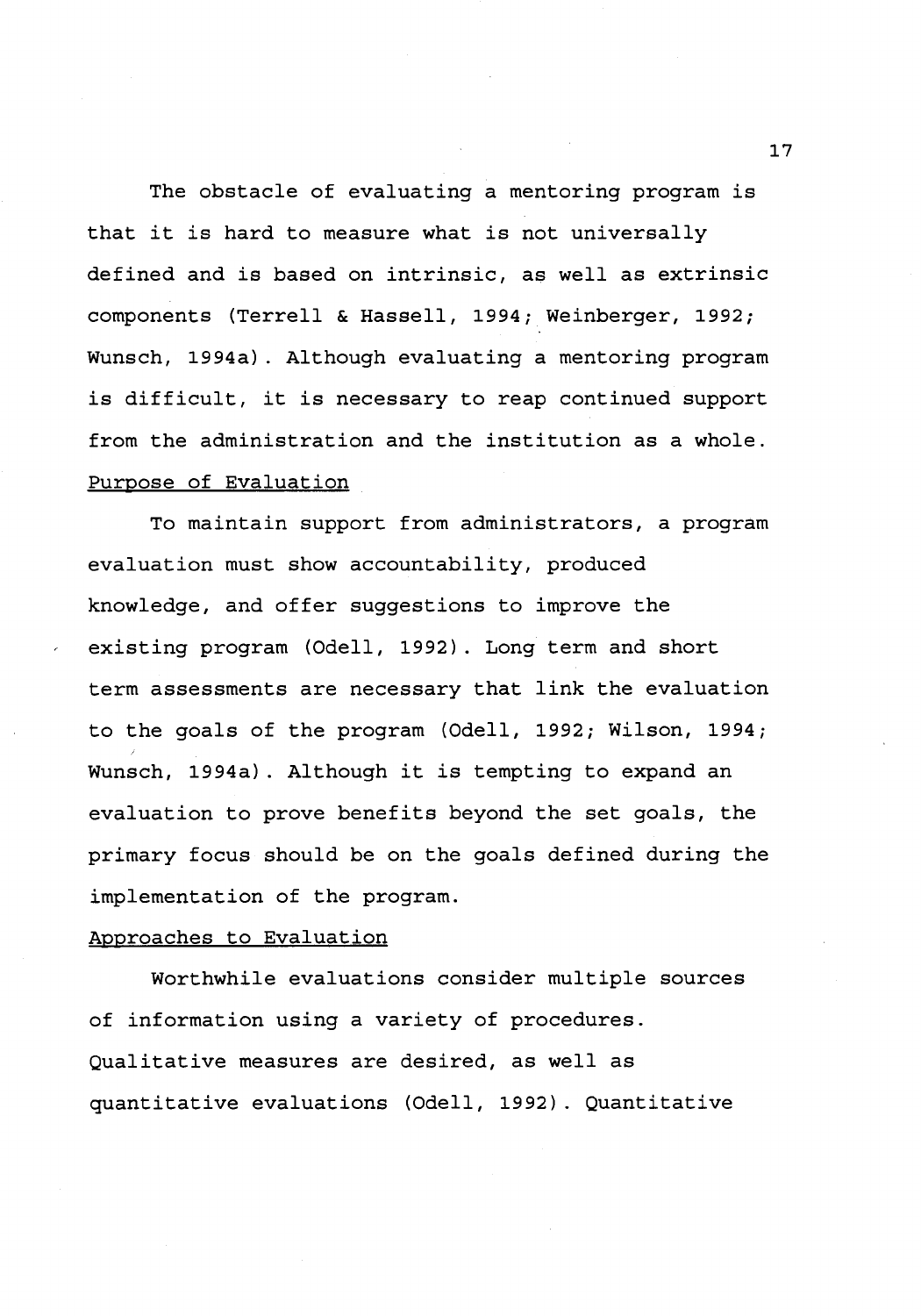reports generated to show increased retention and enhanced performance of the participants can evidence the success of the program. Contracts developed before the mentoring experience begins and activity reports during the experience, provide a means of qualitative evaluation (Wunsch, 1994a).

Post-program sessions that facilitate communication between the mentors and proteges is another beneficial qualitative technique. The participants can be asked to examine the strengths and weaknesses of the program which should reveal areas that need improvement. To maintain its positive influence, mentoring must be continually improved with consideration to all the components that result in successful implementation.

## Summary and Conclusion

The strong reputation of mentoring is not enough to guarantee its success. The complexity of mentoring requires thorough attention to several factors before, during, and after the act of mentoring. Heartfelt testimonies and overwhelmingly positive feedback may mislead people into believing mentoring is a simple process. Mentoring programs must also be built on a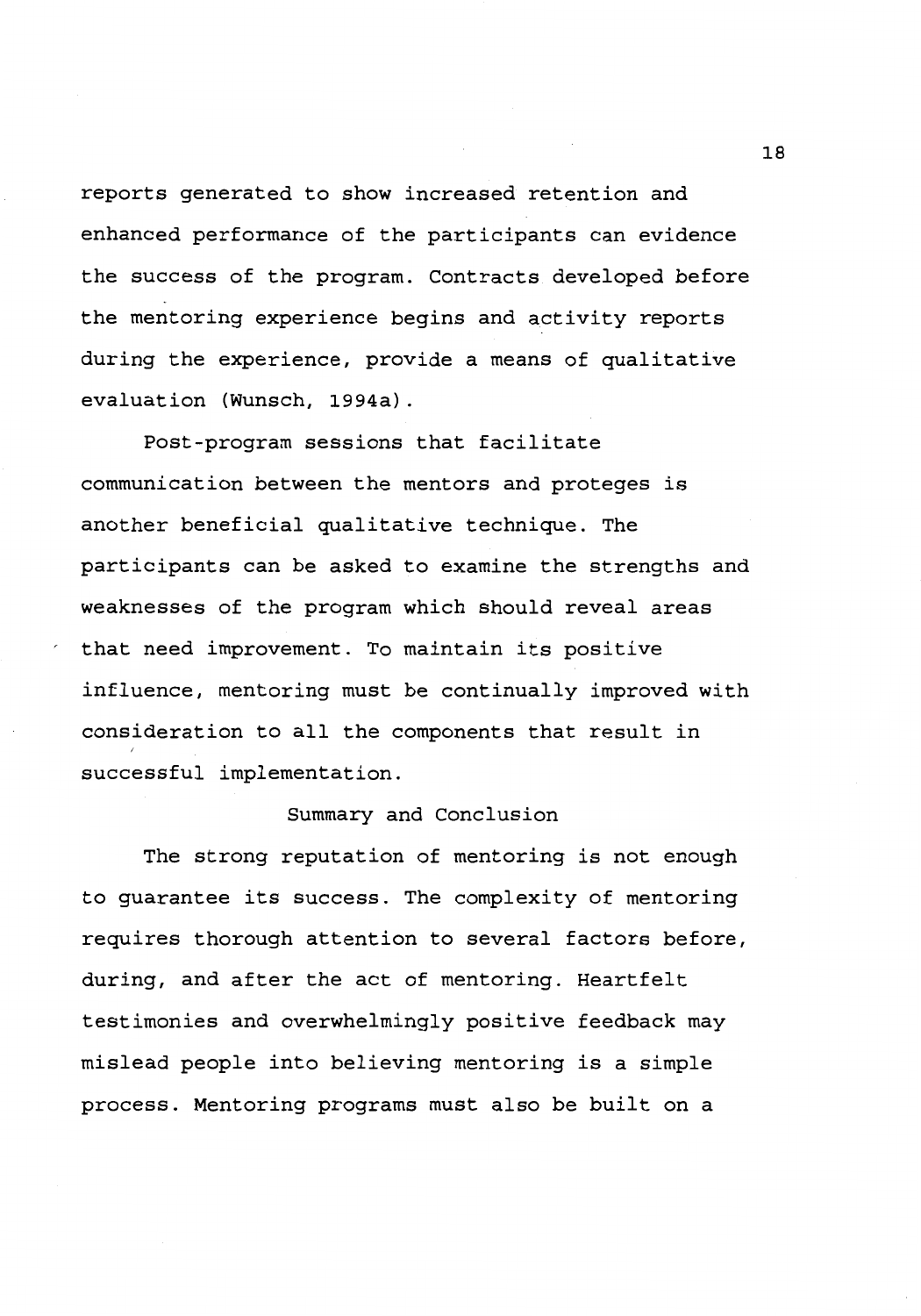solid educational foundation and a structured, yet flexible program design.

The program design has to allow for the diversity of the mentors and proteges. A variety of academic and administrative staff and students will have a huge array of assets to enhance the program. In addition, their weaknesses must also be considered as the structure of the program is developed, and requirements as well as goals are set.

Long term and short term goals should be coordinated with the four phases of mentoring: initiation, cultivation, separation, and redefinition. Activities must reflect the changing attitudes and needs of the mentors and proteges as they progress through the phases of mentoring. Awareness that the participants enter the relationship very enthusiastically and move towards collaboration, autonomy, then appreciation will help the participants understand their experiences.

The success of the program relies on constituents from all venues. The overall climate of the institution must support the program which includes all campus constituents. Traditions and rituals need to support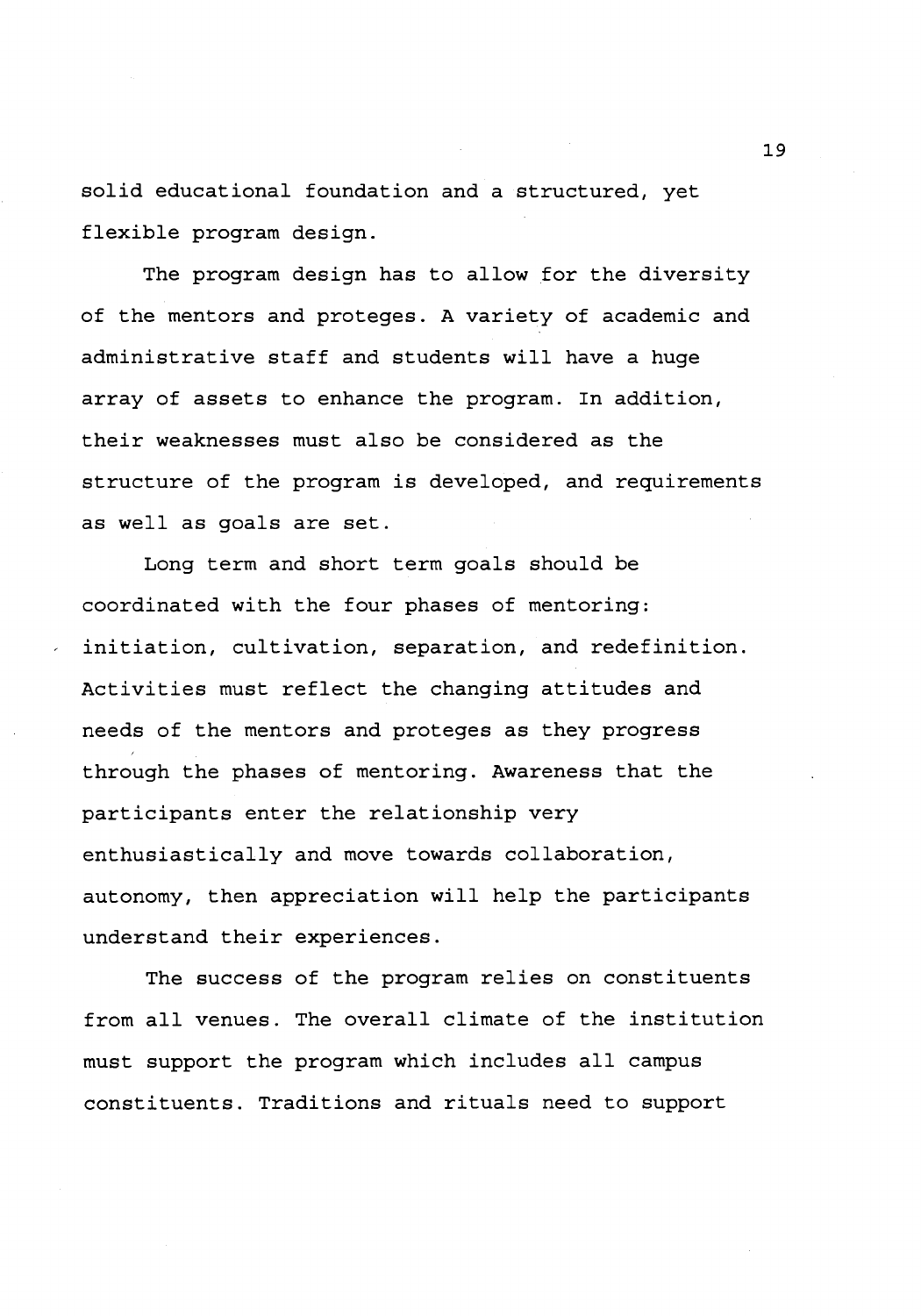the nurturing philosophy behind mentoring and ensure that the selection, matching, and training methods are carried out the way they were intended to be utilized.

The last factor necessary to render a positive mentoring program is to have an adequate evaluation system in place. It must use multiple methods of collecting information to monitor the success or failure of obtaining the goals established when the program was initiated. Verification of the program's merit and worth is necessary through qualitative and quantitative measures to justify its current and continued existence.

Mentoring programs are not as simple as a first glance would indicate, but they are also not as complex as a thorough literature review can portray. Mentoring programs are manageable tools that result in benefits to the proteges, mentors, and the institution. However, the success of a mentoring program is not guaranteed. Thorough planning is necessary to create a positive mentoring environment, to develop an appropriate program design, to effectively select, match, and train participants, to create awareness of mentoring phases, and to utilize productive evaluation techniques.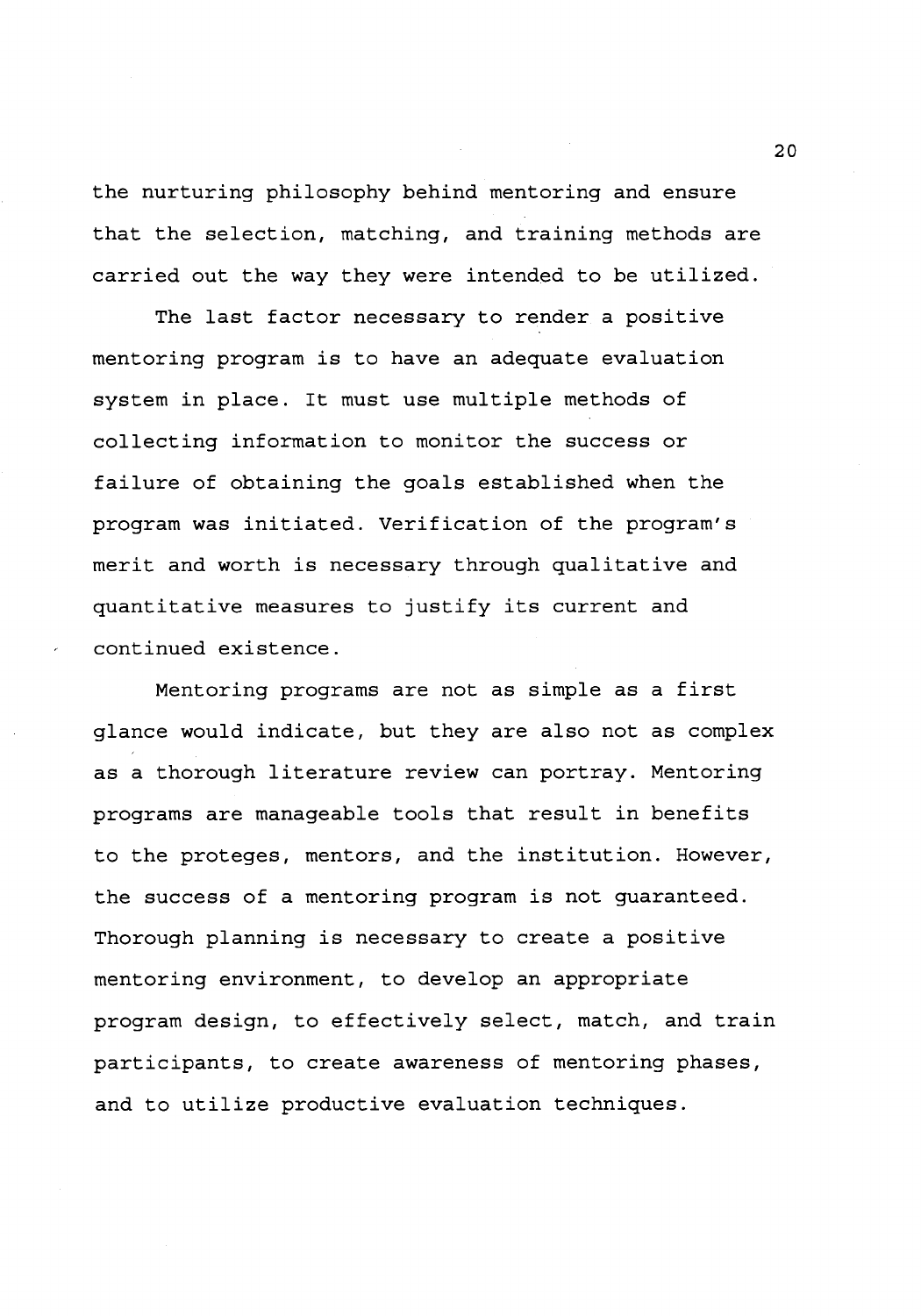Oversimplification of mentoring and the lack of planning will deprive mentors, proteges, and the institution of the enormous array of assets that mentoring can provide.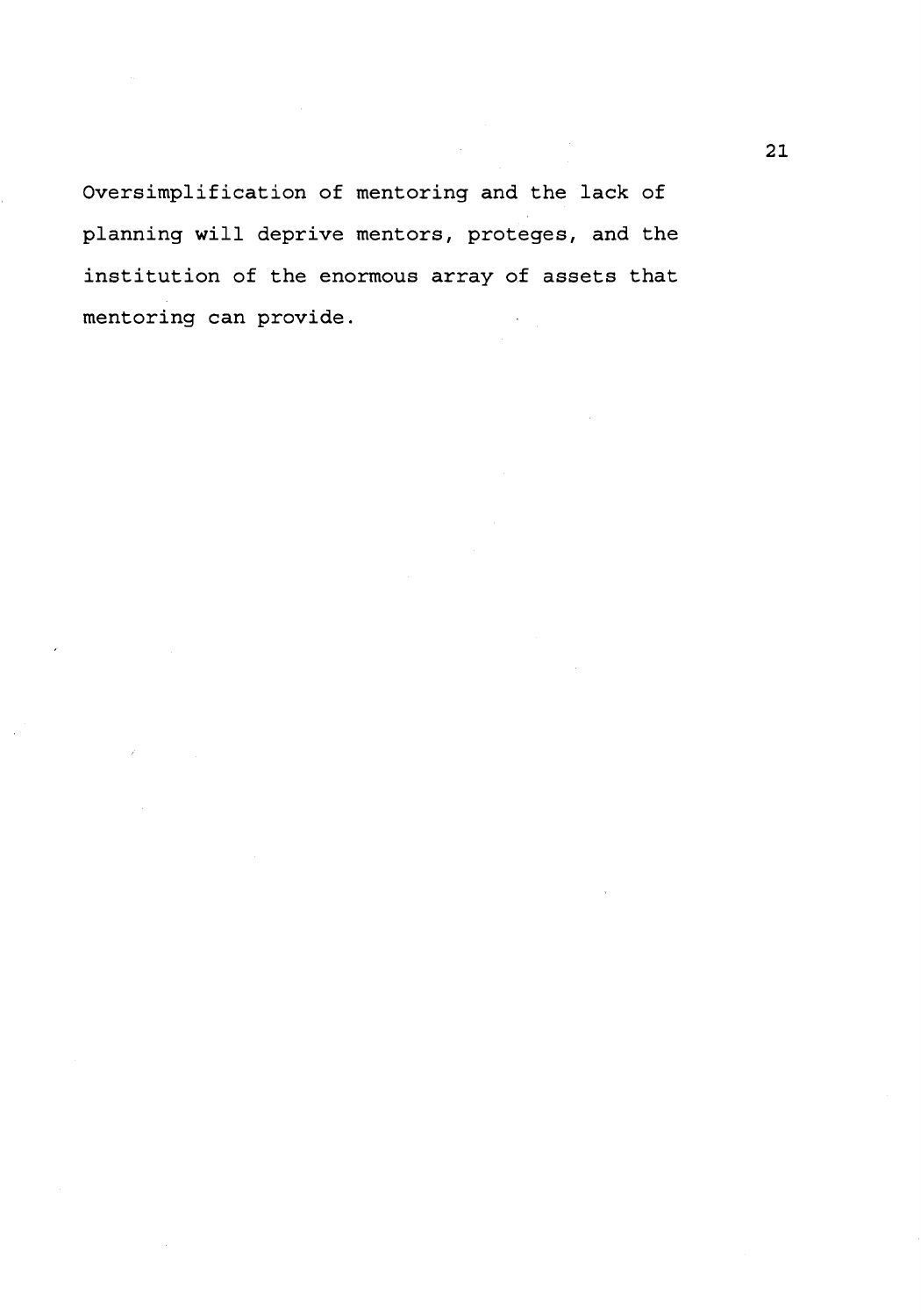#### References

Big Brothers/Big Sisters of America. (1995). Recruiting college volunteer recruitment and management. Philadelphia, PA: Author.

Big Brothers/Big Sisters of Northeast Iowa. (n.d.). Big brothers. big sisters ... big impact [Brochure]. Waterloo, IA: Author.

Bolman, L. G. & Deal, T. E. (1993). Epilogue: Diagnosis and action. In J. J. Herman & J. L Herman (Eds.), The path to school leadership: A portable mentor (pp. 58-64). Newbury Park, CA: Corwin Press, Inc.

Bonilla, J., Pickron, C., & Tatum, T. (1994). Peer mentoring among graduate students of color: Expanding the mentoring relationship. In R. J Menges & M. D. Svniick (Eds.), Mentoring revisited: Making an impact on individuals and institutions (pp. 15-24). (New Directions for Teaching and Learning, no. 57). San Francisco: Jossey-Bass Publishers.

Braun, R. B. (1990). The downside of mentoring. In L.B. Welch (Ed.), Women in higher education: Changes and challenges (pp.191-198). New York: Praeger Publishers.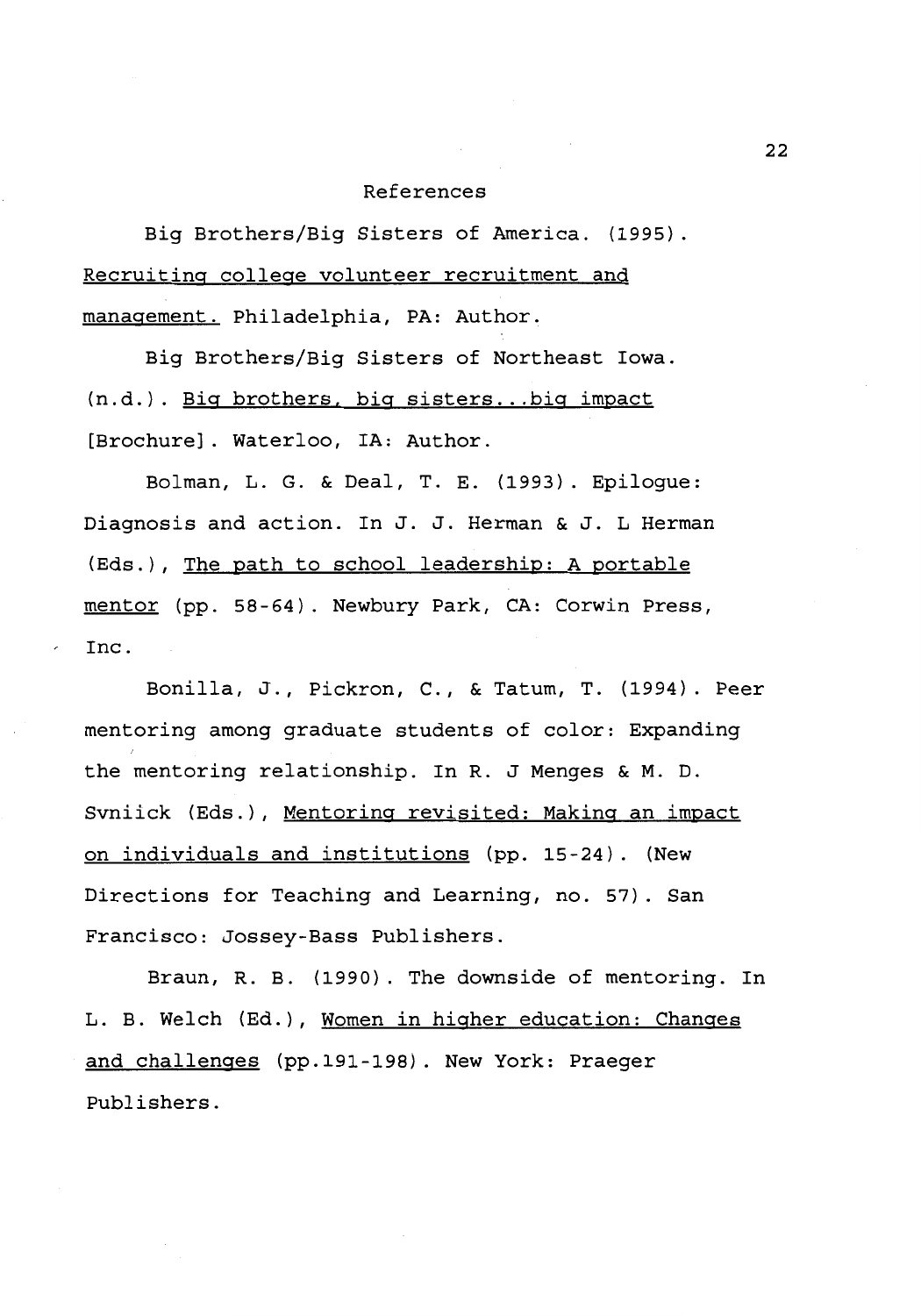Chattergy, V. 0. (1994). Taking a cultural journey through mentorship: A personal story. In R. J Menges & M. D. Svniick (Eds.), Mentoring revisited: Making an impact on individuals and institutions (pp. 115-120). (New Directions for Teaching and Learning, no. 57). San Francisco: Jossey-Bass Publishers.

Collins, N. (1983). Professional women and their mentors: A practical guide to mentoring for the woman who want to get ahead. Englewood Cliffs, NJ: Prentice Hall, Inc.

Enz, B. J. (1992). Guidelines for selecting mentors and creating an environment for mentoring. In T. M. Bey & C. T. Holmes (Eds.), Mentoring: Contemporary principles and issues (pp. 65-77). Reston, VA: Association of Teacher Educators.

Furano, K., Roaf, P.A., Styles, M. B., & Branch, A. Y. (1993). Big brothers/big sisters: A study of program practices. Philadelphia, PA: Public/Private Ventures.

Head, F. A., Reiman, A. J., & Thies-Sprinthall, L. (1992). The reality of mentoring: Complexity in its process and function. In T. M. Bey & C. T. Holmes (Eds.), Mentoring: Contemporary principles and issues (pp. 5-24). Reston, VA: Association of Teacher Educators.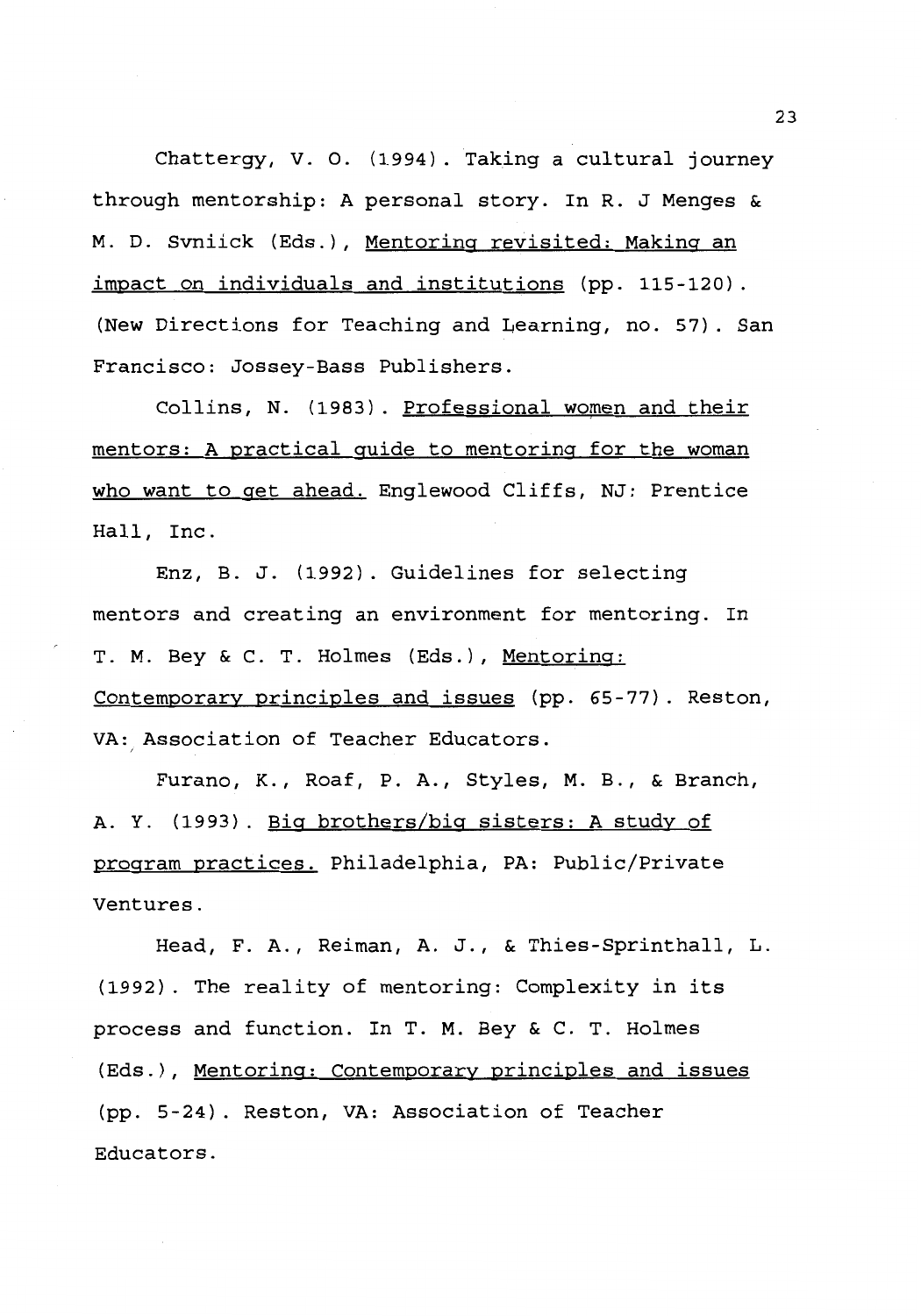Hein-Hutzell, K. (1994). Benefits of formal mentoring. Unpublished manuscript, University of Northern Iowa at Cedar Falls.

Heller, M. P. & Sindelar, N. W. (1991). Developing an effective teacher mentor program. Bloomington, IN: Phi Delta Kappa Educational Foundation.

Herr, K. U. (1994). Mentoring faculty at the departmental level. In R. J Menges & M. D. Svniick (Eds.), Mentoring revisited: Making an impact on individuals and institutions (pp. 81-90). (New Directions for Teaching and Learning, no. 57). San Francisco: Jossey-Bass Publishers.

Jackson, W. K. & Simpson, R. D. (1994). Mentoring new faculty for teaching and research. In R. J Menges & M. D. Svniick (Eds.), Mentoring revisited: Making an impact on individuals and institutions (pp. 65-72). (New Directions for Teaching and Learning, no. 57). San Francisco: Jossey-Bass Publishers.

Johnsrud, L. K. (1994). Enabling the success of junior faculty women through mentoring. In R. J Menges & M. D. Svniick (Eds.), Mentoring revisited: Making an impact on individuals and institutions (pp. 53-63). **(New** Directions for Teaching and Learning, no. 57). San Francisco: Jossey-Bass Publishers.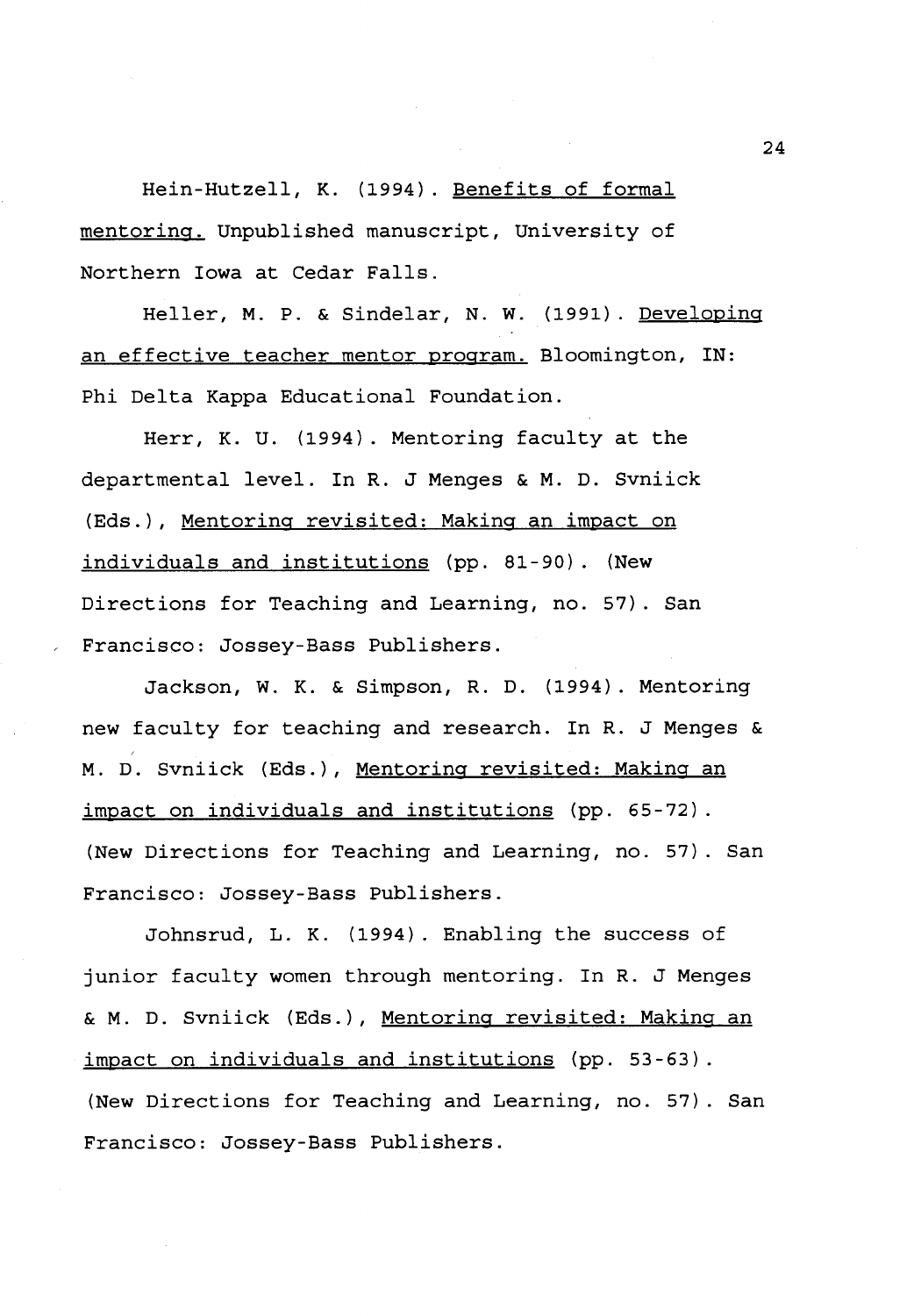Kram, K. E. {1988a). Creating conditions that encourage mentoring. In Mentoring at work (pp. 159-193). Lanham, MD: University Press of America, Inc.

Kram, K. E. {1988b). Mentoring functions. In Mentoring at work {pp. 22-46). Lanham, MD: University Press of America, Inc.

Kram, K. E. {1988c). Mentoring in perspective. In Mentoring at work {pp. 194-208). Lanham, MD: University Press of America, Inc.

Kram, K. E. {1988d). Phases of a mentor relationship. In Mentoring at work {pp. 47-66). Lanham, MD: University Press of America, Inc.

Millis, B. J. {1994). Forging the ties that bind: Peer mentoring part-time faculty. In R. J Menges & M. D. Svniick {Eds.), Mentoring revisited: Making an impact on individuals and institutions (pp. 73-80). {New Directions for Teaching and Learning, no. 57). San Francisco: Jossey-Bass Publishers.

**Morrow, K. V.** & Styles, M. B. {1995). Building relationships with youth in program settings: A study of big brothers/big sisters. Philadelphia, PA: Public and Private Ventures.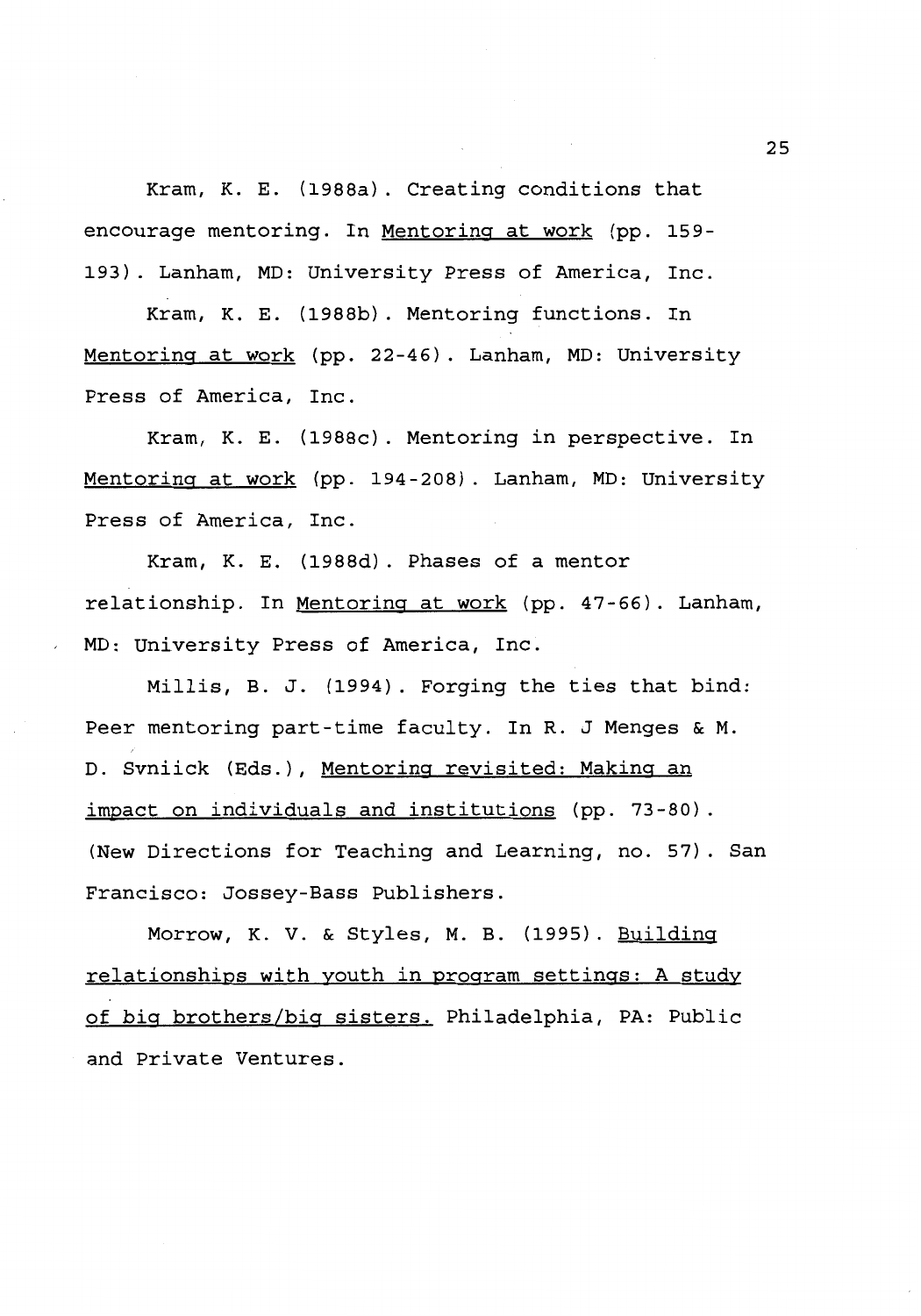Odell, S. J. (1992). Evaluating mentoring programs. In T. M. Bey & C. T. Holmes (Eds.), Mentoring: Contemporary principles and issues (pp. 95- 101). Reston, VA: Association of Teacher Educators.

Otto, M. L. (1994). Mentoring: An adult developmental perspective. In R. J Menges & M. D. Svniick (Eds.), Mentoring revisited: Making an impact on individuals and institutions (pp. 15-24). (New Directions for Teaching and Learning, no. 57). San Francisco: Jossey-Bass Publishers.

Rauker, C. (n.d.). Give a child a gift of friendship: Big brothers/big sisters of Northeast Iowa [Brochure]. Waterloo, IA: Woolerton Printing Company.

Stanley, C. A. (1994). Mentoring minority graduate students: A West Indian narrative. In R. J Menges & **M.**  D. Svniick (Eds.), Mentoring revisited: Making an impact on individuals and institutions (pp. 121-125). (New Directions for Teaching and Learning, no. 57). San Francisco: Jossey-Bass Publishers.

Terrell, M. C. (1994). Mentoring undergraduate minority students: An overview, survey and model program. In R. J Menges & M. D. Svniick (Eds.), Mentoring revisited: Making an impact on individuals and institutions (pp. 35-45). (New Directions for Teaching and Learning, no. 57). San Francisco: Jossey-Bass Publishers.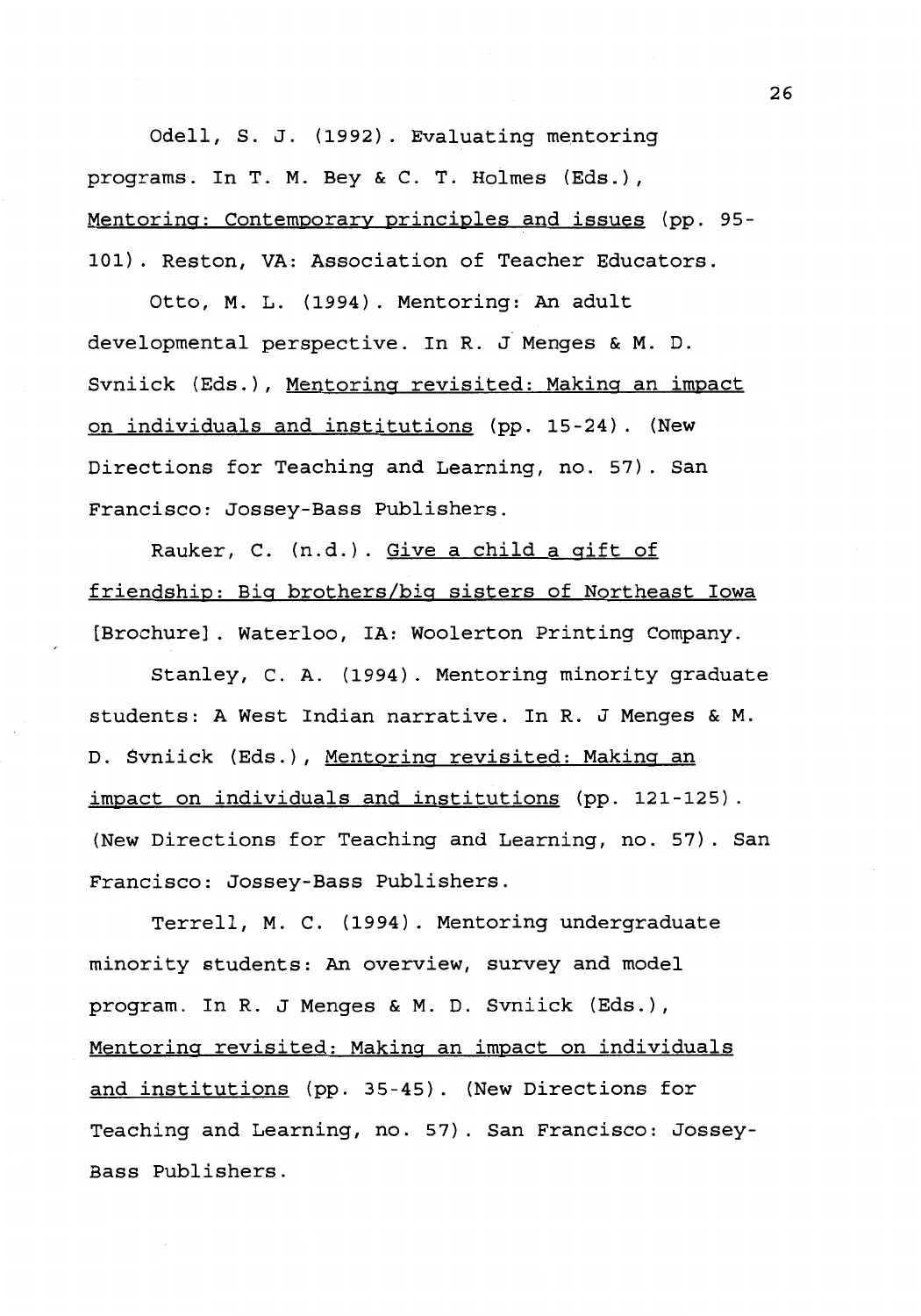Weinberger, S. G. (1992). How to Start a Student Mentor Program. Bloomington, IN: Phi Delta Kappa Educational Foundation.

Wilson, K. B. (1994). Developing a freshman mentoring program: A small college experience. In R. J Menges & M. D. Svniick (Eds.), Mentoring revisited: Making an impact on individuals and institutions (pp. 47-52). **(New** Directions for Teaching and Learning, no. 57). San Francisco: Jossey-Bass Publishers.

Wolfe, D. W. (1992). Designing training and selecting incentives for mentor programs. In T. M. Bey & C. T. Holmes (Eds.), Mentoring: Contemporary principles and issues (pp. 103-110). Reston, VA: Association of Teacher Educators.

Wunsch, **M.A.** (1994a). Developing mentoring programs: Major themes and issues. In R. J Menges & M. D. Svniick (Eds.), Mentoring revisited: Making an impact on individuals and institutions (pp. 27-34). (New Directions for Teaching and Learning, no. 57). San Francisco: Jossey-Bass Publishers.